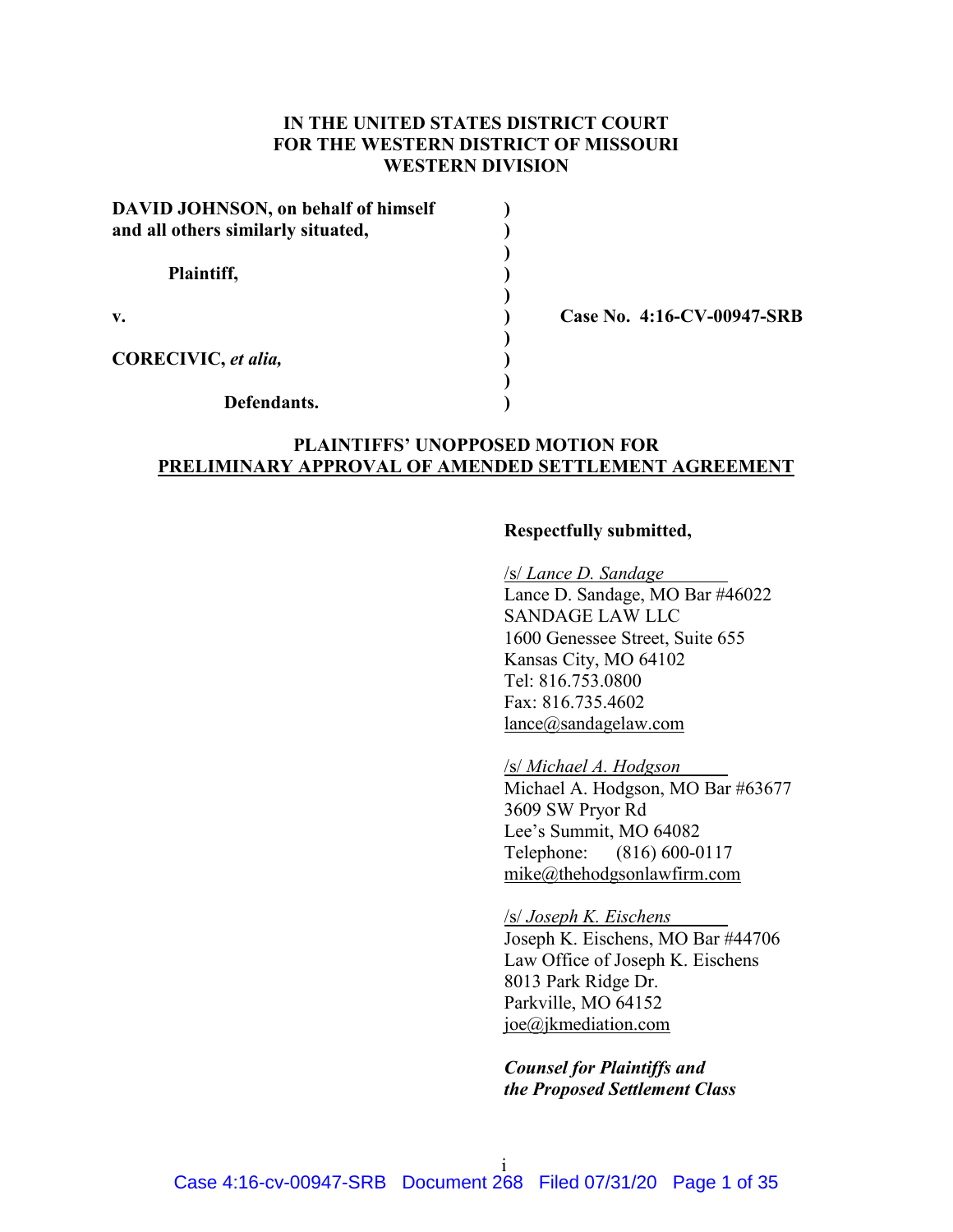# **TABLE OF CONTENTS**

| I.        |                 |                    |                                                                                        |  |
|-----------|-----------------|--------------------|----------------------------------------------------------------------------------------|--|
| II.       |                 |                    |                                                                                        |  |
| III.      |                 |                    |                                                                                        |  |
| IV.       |                 |                    |                                                                                        |  |
| V.        |                 |                    |                                                                                        |  |
| VI.       |                 |                    |                                                                                        |  |
|           | A.              |                    | The Settlement Class Representatives and Class Counsel have adequately represented the |  |
|           | <b>B.</b>       |                    |                                                                                        |  |
|           | $\mathcal{C}$ . |                    |                                                                                        |  |
|           |                 | $\mathbf{I}$ .     |                                                                                        |  |
|           |                 | $\overline{2}$ .   |                                                                                        |  |
|           |                 | 3.                 |                                                                                        |  |
|           |                 | $\boldsymbol{4}$ . |                                                                                        |  |
|           | D.              |                    |                                                                                        |  |
|           | E.              |                    |                                                                                        |  |
| VII.      |                 |                    |                                                                                        |  |
|           | A.              |                    |                                                                                        |  |
|           |                 | $\mathbf{I}$ .     |                                                                                        |  |
|           |                 | 2.                 |                                                                                        |  |
|           |                 | 3.                 |                                                                                        |  |
|           |                 | $\boldsymbol{4}$ . |                                                                                        |  |
| <b>B.</b> |                 |                    |                                                                                        |  |
|           |                 | $\mathbf{1}$ .     |                                                                                        |  |
|           |                 | $\overline{2}$ .   |                                                                                        |  |
| VIII.     |                 |                    |                                                                                        |  |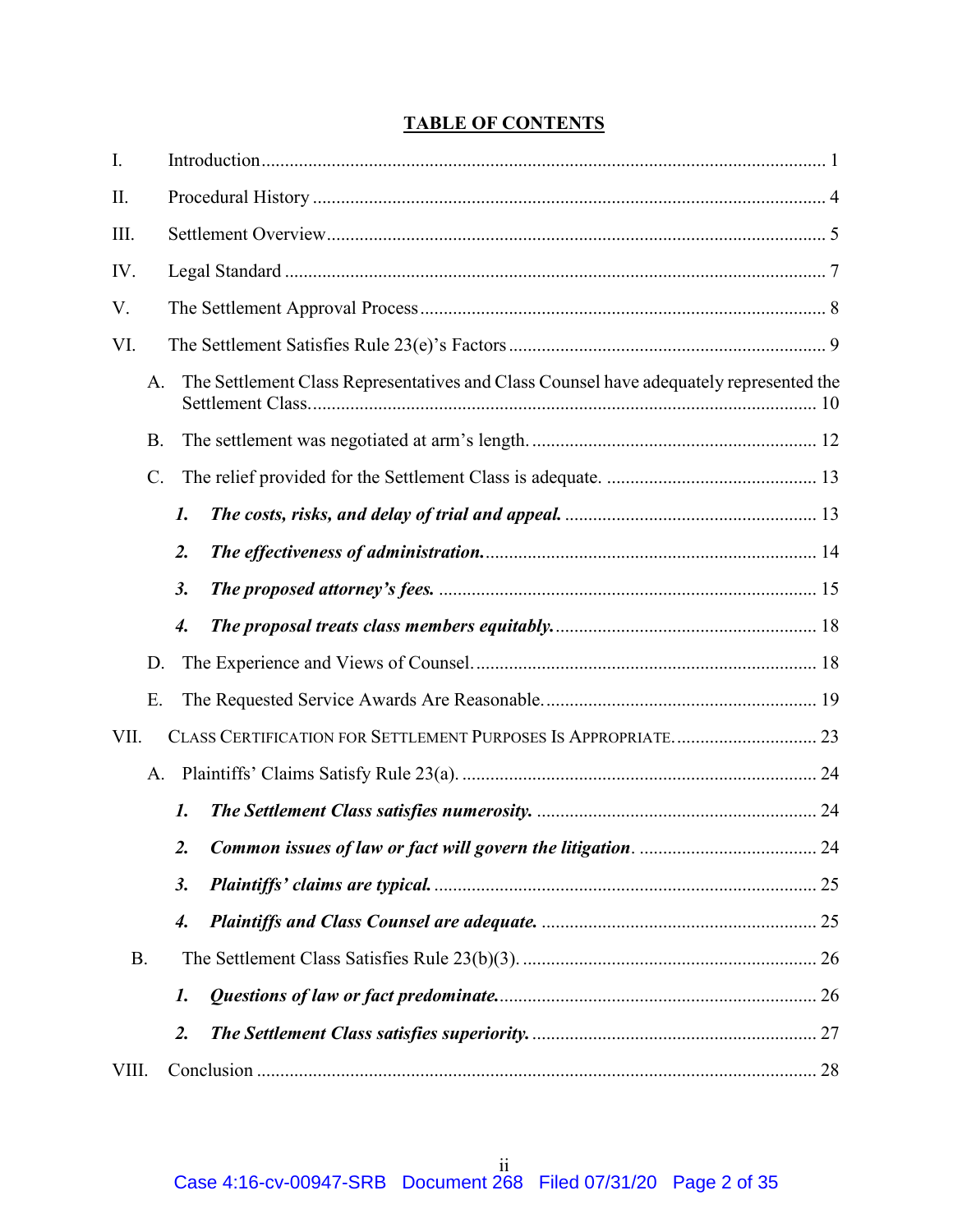# **TABLE OF AUTHORITIES**

**Cases**

| Amgen, Inc. v. Comm. Retirement Plans & Trust Funds, 568 U.S. 455 (2013)  26                 |
|----------------------------------------------------------------------------------------------|
| Ashley v. Reg'l Transp. Dist., No. 05-01567, 2008 WL 384579 (D. Colo. Feb. 11, 2008) 12      |
| Barfield v. Sho-Me Power Elec. Co-op., No. 11-04321, 2013 WL 3872181 (W.D. Mo. July 25,      |
| Bellows v. NCO Fin. Sys., Inc., No. 3:07-cv-01413, 2008 WL 5458986 (S.D. Cal. Dec. 10, 2008) |
|                                                                                              |
| Boeing Co. v. Van Gemert, 444 U.S 472, 62 L. Ed. 2d 676, 100 S. Ct. 745 (1980) 16            |
| Claxton v. Kum & Go, L.C., No. 16-3385, 2015 WL 3648776 (W.D. Mo. June 11, 2015) 22          |
|                                                                                              |
|                                                                                              |
|                                                                                              |
|                                                                                              |
| Cromeans v. Morgan Keegan & Co., 303 F.R.D. 543 (W.D. Mo. 2014) 24, 25                       |
|                                                                                              |
|                                                                                              |
|                                                                                              |
| Hale v. Wal-Mart Stores, Inc., Nos. 01CV218710, 02CV227674, 2009 WL 2206963 (Mo. Cir. Ct.    |
|                                                                                              |
|                                                                                              |
|                                                                                              |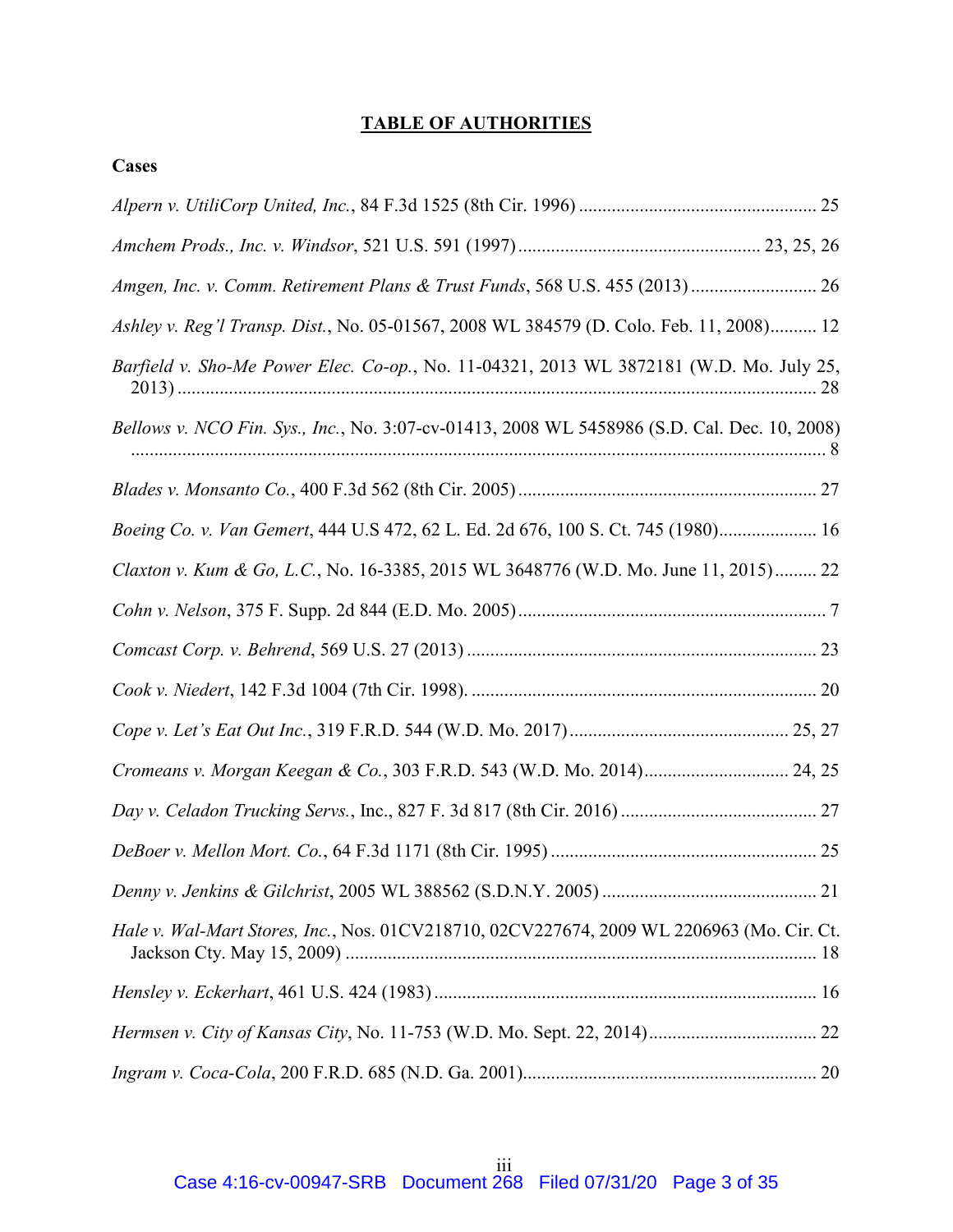| In re BankAmerica Corp. Securities Litig., 228 F. Supp. 2d 1061 (E.D. Mo. 2002) 17               |
|--------------------------------------------------------------------------------------------------|
| In re Charter Communications, Inc. Securities Litig., No. MDL1506; 02-1186; 2005 WL 4045741      |
| In re Gen. Motors Corp. Pick-Up Truck Fuel Tank Products Liab. Litig., 55 F.3d 768 (3d Cir.      |
| In re Giant Interactive Grp., Inc. Sec. Litig., 279 F.R.D. 151 (S.D.N.Y. 2011)  17, 18           |
| In re Heartland Payment Sys., Inc. Customer Data Sec. Breach Litig., 851 F. Supp. 2d 1040 (S.D.  |
| In re Indep. Energy Holdings PLC Sec. Litig., 302 F.Supp.2d 180 (S.D.N.Y. 2003) 15               |
| In re Jackson Lockdown/MCO Cases, 107 F.R.D. 703 (E.D. Mich. 1985) 21                            |
| In re Serzone Products Liability Litig., 231 F.R.D. 221 (S.D. W.Va. 2005) 14                     |
| In re Smithkline Beckman Corp. Securities Litig., 751 F. Supp. 525 (E.D. Pa. 1990)  21           |
|                                                                                                  |
| In re Uponor, Inc., F1807 Plumbing Fittings Products Liab. Litig., 716 F.3d 1057 (8th Cir. 2013) |
| In re Xcel Energy, Inc. Sec. Derivative & ERISA Litig., 364 F. Supp. 2d 980 (D. Minn. 2005)      |
| Johnson v. Casey's Marketing Co., No. 15-03086, 2015 WL 12806576 (W.D. Mo. Dec. 12, 2015)        |
|                                                                                                  |
|                                                                                                  |
| Little Rock Sch. Dist. v. Pulaski County Special Sch. Dist. No. 1, 921 F.2d 1371 (8th Cir. 1990) |
|                                                                                                  |
|                                                                                                  |
|                                                                                                  |
|                                                                                                  |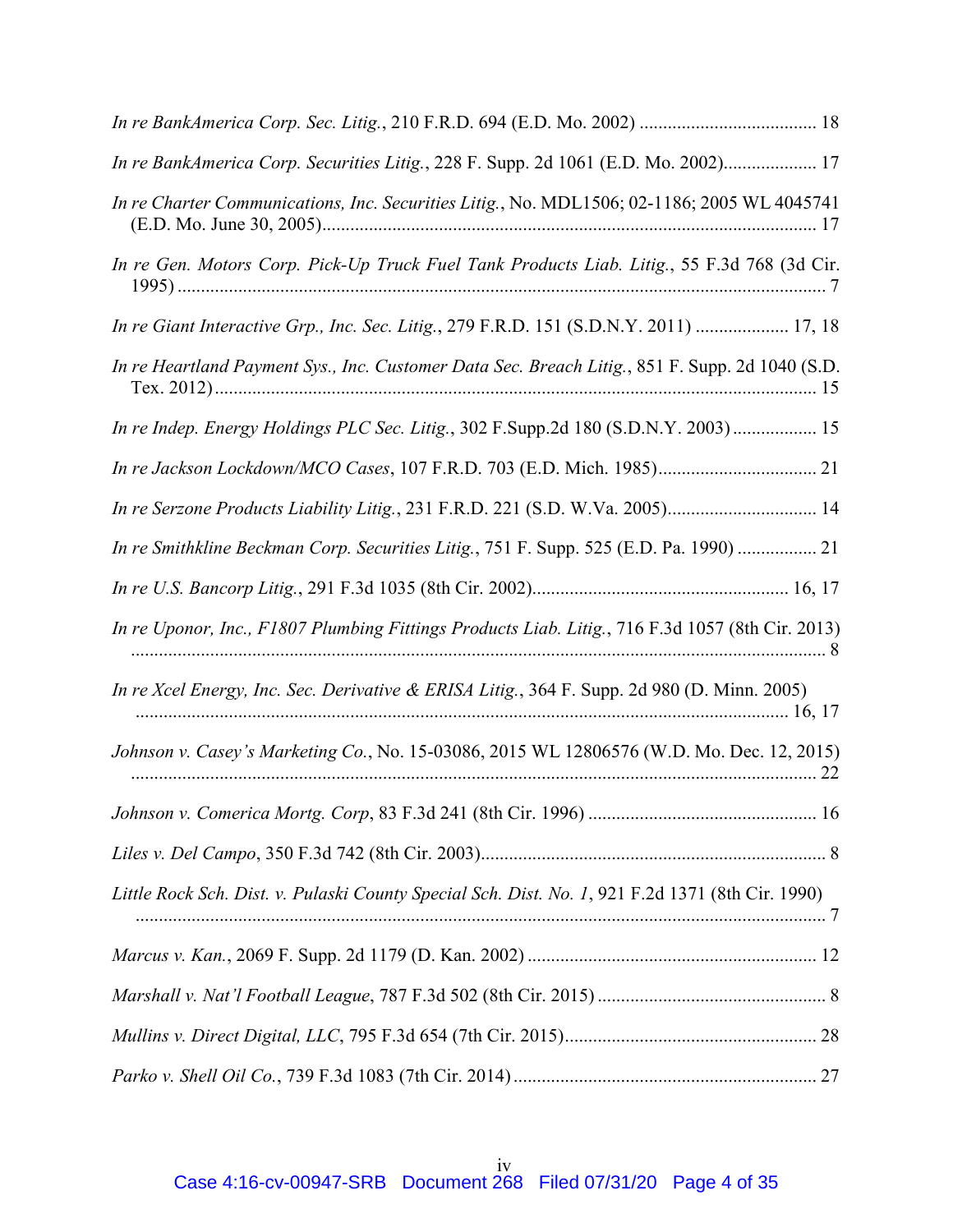| Rawa v. Monsanto Co., No. 17-1252, 2018 WL 2389040 (E.D. Mo. May 25, 2018) 23             |
|-------------------------------------------------------------------------------------------|
|                                                                                           |
| Sanderson v. Unilever Supply Chain, Inc., 10-cv-00775-FJG, 2011 WL 5822413 (W.D. Mo. Nov. |
| Schoenbaum v. E.I. Dupont De Nemours & Co., 4:05-CV-01108, 2009 WL 4782082 (E.D. Mo.      |
| Sheppard v. Consolidated Edison, 2000 U.S. Dist. LEXIS 20629 (E.D.N.Y. 2000) 21           |
| Stephens v. U.S. Airways Group, Inc., 102 F. Supp. 3d 222 (W.D. Mo. Nov. 16, 2011) 8      |
|                                                                                           |
| Tussey v. ABB, Inc., No. 06-04305, 2012 WL 5386033 (W.D. Mo. Nov. 2, 2012)  22            |
|                                                                                           |
|                                                                                           |
|                                                                                           |
|                                                                                           |
| Yarrington v. Solvay Pharm., Inc., 697 F. Supp. 2d 1057 (D. Minn. 2010) 17                |

# **Rules**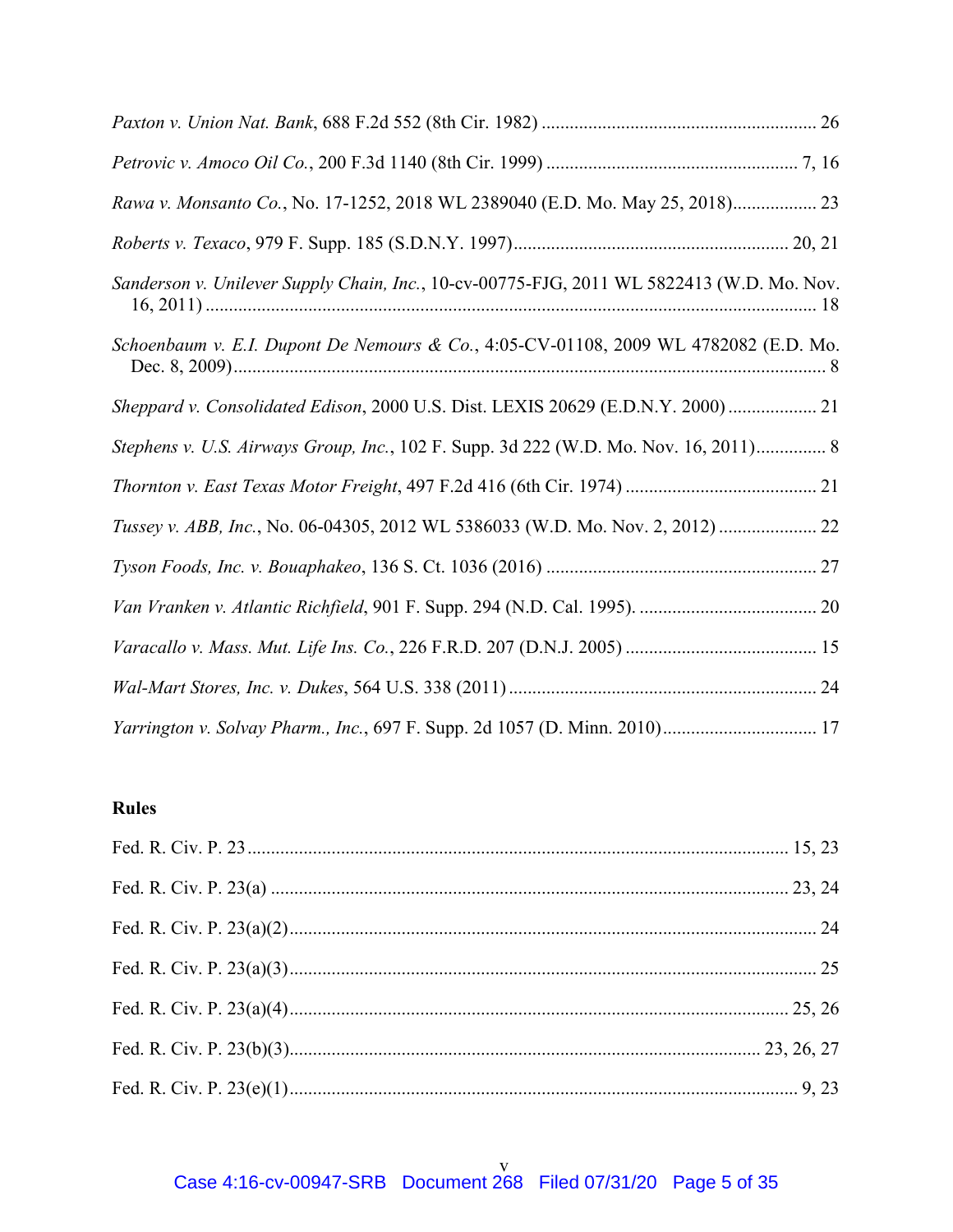# **Other Authorities**

| 2 Joseph M. McLaughlin, McLAUGHLIN ON CLASS ACTIONS, § 6:24 (8th ed. 2011)  18              |  |
|---------------------------------------------------------------------------------------------|--|
| 4 Alba Conte & Herbert Newberg, Newberg on Class Actions § 11.25, at 38-39 (4th ed. 2011) 8 |  |
|                                                                                             |  |
|                                                                                             |  |
|                                                                                             |  |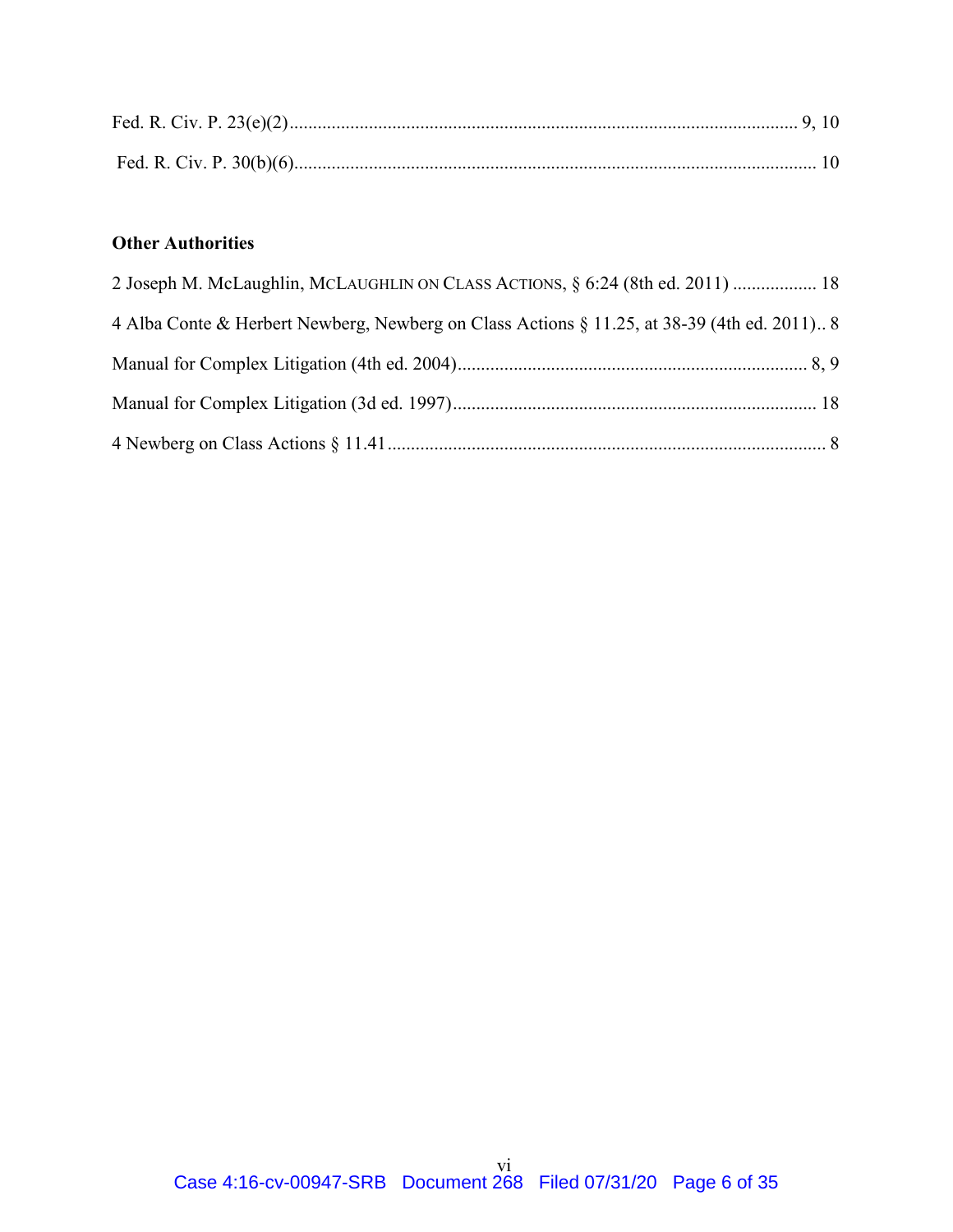## <span id="page-6-0"></span>**I. INTRODUCTION**

For the past three and a half years, Plaintiffs, a certified class of attorneys have been in litigation with Defendants Corecivic (formerly known as Corrections Corporation of America), and its telephone services provider, Securus Technologies, Inc. for violations of state and federal wiretapping laws, in which they allege that Defendants improperly recorded conversations between attorneys and their clients and subsequently disseminated that information to law enforcement officials and other third parties. The litigation has, at all times, been contentious, highly contested and risky. The parties, with the help of Mediator Hunter Hughes, have agreed to resolve the asserted claims.

In this Motion, Named Plaintiff David Johnson ("Plaintiff") seeks, and Defendants Corecivic, Inc. and Securus Technologies, Inc. (collectively, "Defendants") do not oppose, the certification of a collective of individuals as defined in the Court's Order on September 18, 2018 certifying the class (ECF No. 212) and under Rule 23 of the Federal Rules of Civil Procedure (collectively, the "Rule 23 Class"), approval of the settlement terms reached between Plaintiff and Defendants memorialized in the settlement agreement submitted with this Motion (the "Settlement Agreement" attached as Exhibit 1), and approval of the notice and claims submission process outlined in the Settlement Agreement.

Plaintiff alleges that Defendants violated federal, Missouri and Kansas wiretap statutes by improperly recording (and disseminating) calls between attorneys (Plaintiffs) and their clients (detainees) at the Corecivic detention facility in Leavenworth, Kansas ("LDC"). In addition, Plaintiff alleges that Corecivic violated federal and Kansas wiretap statutes by improperly recording (and disseminating) in-person meetings between attorneys (Plaintiffs) and their clients (detainees) at LDC. The parties have agreed to settle. The settlement terms, if approved, would cause full recovery for all members of the Rule 23 Class based on data provided by Defendants.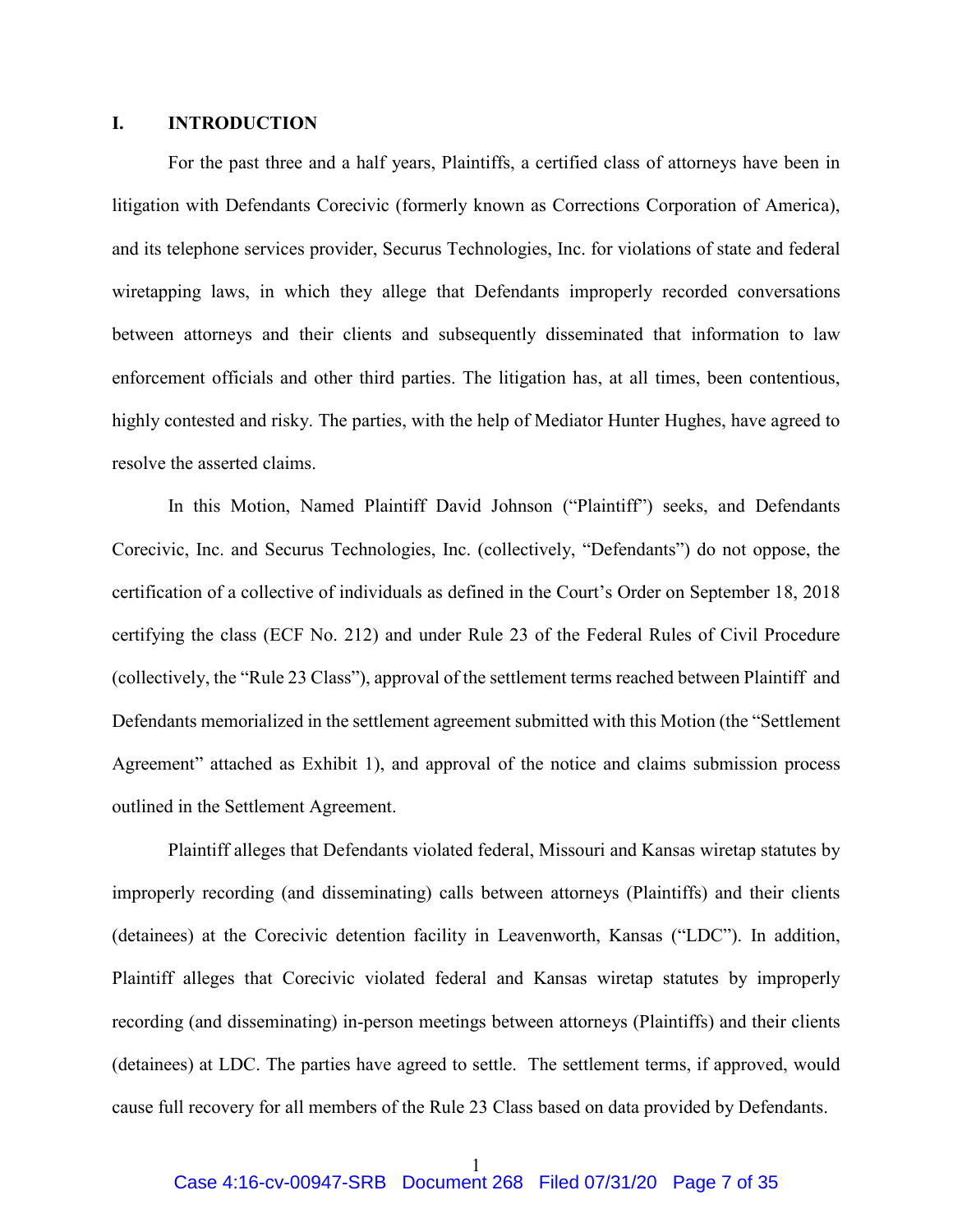The Settlement includes a gross cash payment of Three Hundred and Ninety Five Dollars (\$3,700,000.00) (the "Gross Settlement Amount"). The net settlement fund will be paid upon a class member submitting a claim form. Upon submission of a claim for, the class member will release his or her federal and state law claims. The Rule 23 Class as defined by the Court includes:

All attorneys who represented clients who were detained at LDC, from August 31, 2013 to August 19, 2016, plus periods of tolling, who communicated with clients, and whose communications were intercepted, disclosed or used by Securus and/or its affiliates.

All attorneys who represented clients who were detained at LDC, from August 19, 2016 to June 28, 2017, plus periods of tolling, who communicated with clients, and whose communications were intercepted, disclosed or used by Securus and/or its affiliates.

All attorneys who represented clients who were detained at LDC, from August 31, 2013 to August 19, 2016, plus periods of tolling, who communicated with clients, and whose communications were intercepted, disclosed or used by CoreCivic and/or its affiliates.

All attorneys who represented clients who were detained at LDC, from August 19, 2016 to present, plus periods of tolling, who communicated with clients, and whose communications have been or are currently being intercepted, disclosed or used by CoreCivic and/or its affiliates.

As agreed to the Parties in the attached Settlement Agreement, the Plaintiffs and Defendants stipulate and agree that the Settlement Class, including Settlement Subclass A and Settlement Subclass B, as set out below are properly certifiable, solely for settlement, under Fed.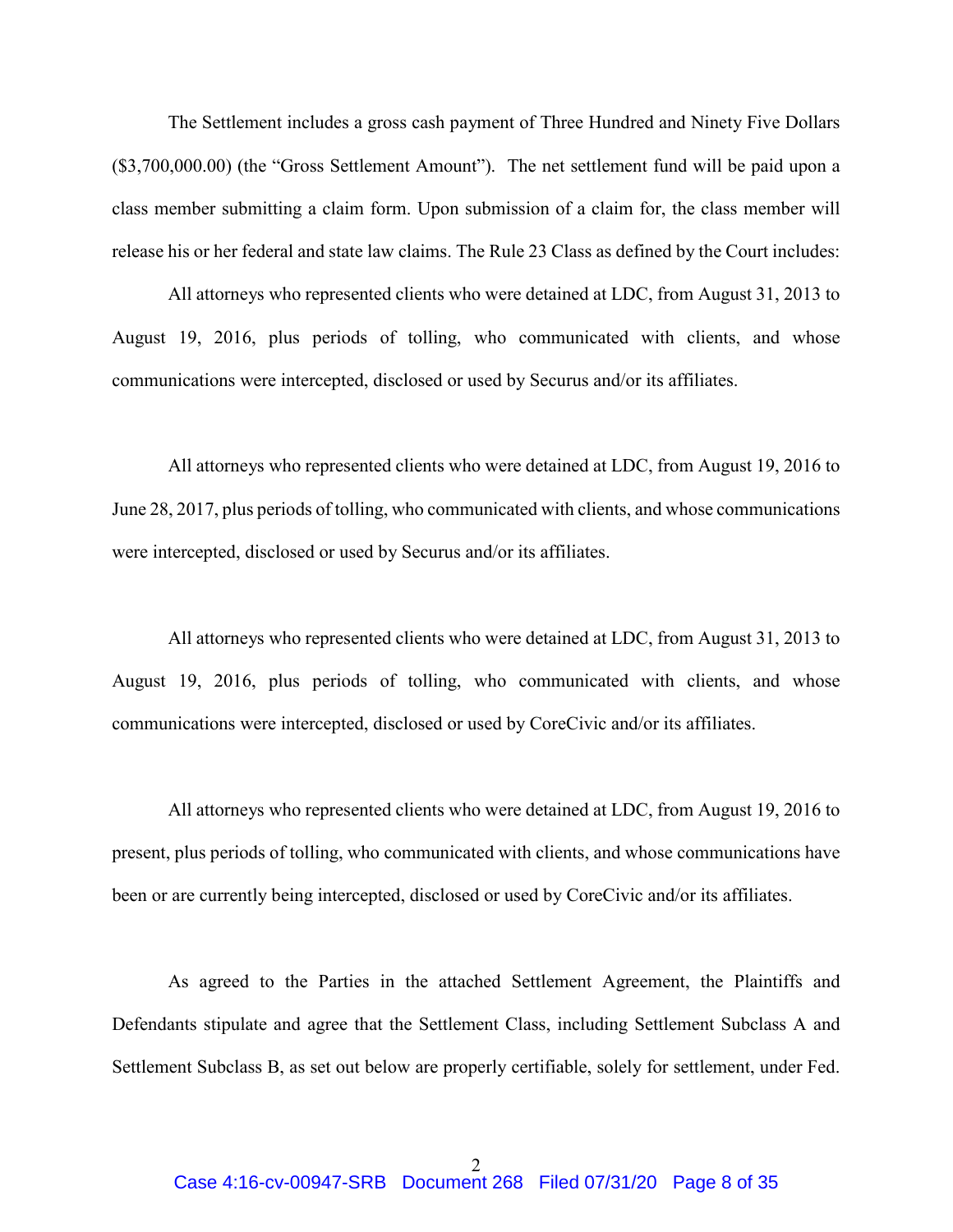R. Civ. P. 23 as a subsection (b)(3) class, in that the elements of Fed. R. Civ. P. 23(a)(1-4) are satisfied, and common issues of law and fact predominate over individual questions regarding the issues related to approval of this Settlement Agreement is appropriate.

## Settlement Class

All attorneys who, during the period of August 31, 2013 through May 10, 2020, communicated with clients who were detained at Leavenworth Detention Center and whose communications were intercepted, monitored, recorded, disclosed, or used by CoreCivic, Securus, and/or their affiliates.

## Settlement Subclass A

All members of the Settlement Class who had one or more of their telephone communications with clients at Leavenworth Detention Center intercepted, monitored, recorded, disclosed, or used by CoreCivic, Securus, and/or their affiliates during the period of August 31, 2013 through May 10, 2020.

## Settlement Subclass B

All members of the Settlement Class who had one or more of their in-person, with clients at Leavenworth Detention Center intercepted, monitored, recorded, disclosed, or used by CoreCivic, Securus, and/or their affiliates during the period of August 31, 2013 through May 10, 2020.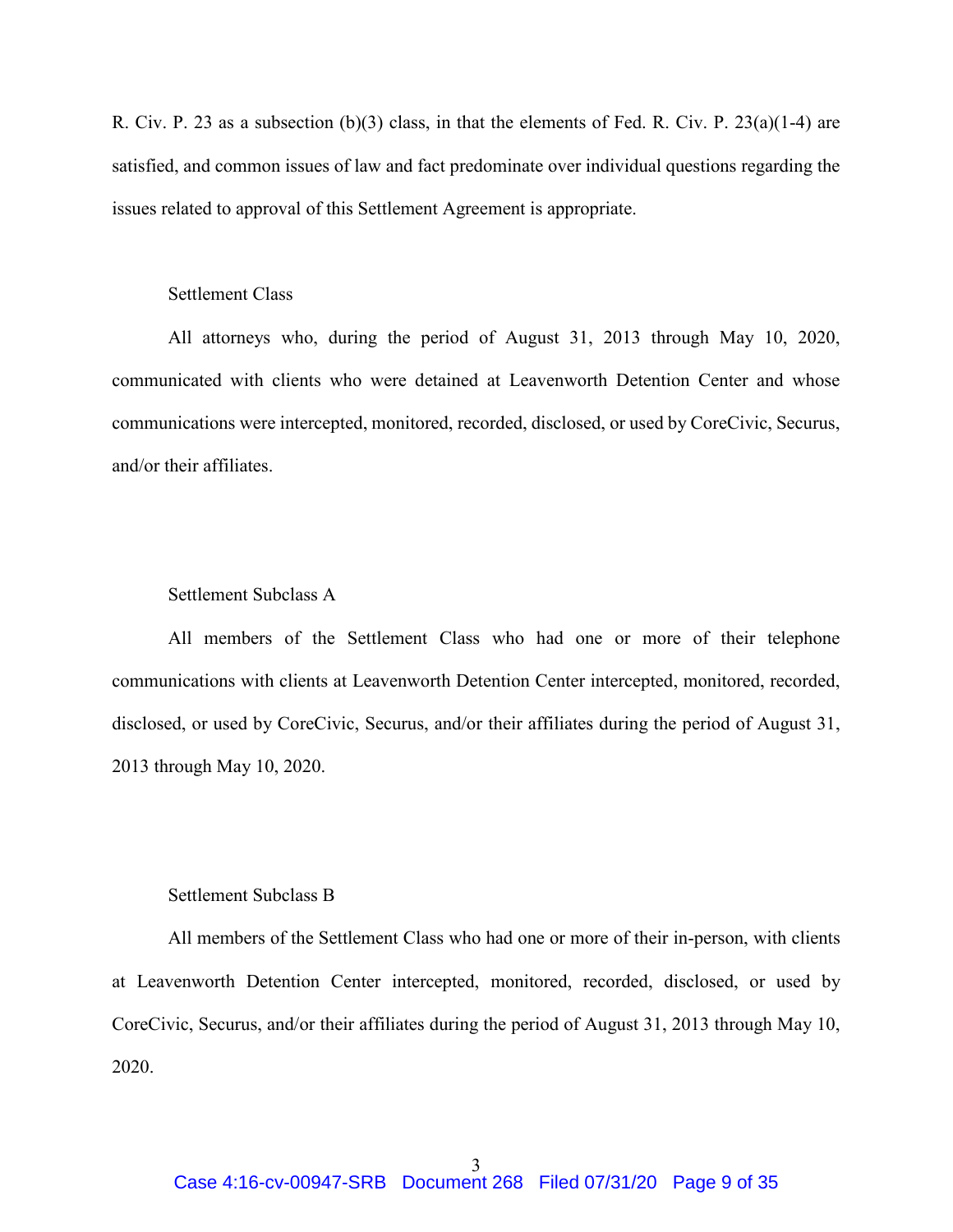Class members will be notified by notice via US Mail, and email notice (for those class members for whom the parties have an email address). Class members who have not submitted a claim will receive a reminder notice postcard 30 days after the original notice. The settlement terms are fair, reasonable, and beneficial to the putative Rule 23 Class members and should be approved.

## <span id="page-9-0"></span>**II. PROCEDURAL HISTORY**

 $\overline{a}$ 

On August 3[1](#page-9-1), 2016, Plaintiff, Adam Crane<sup>1</sup>, sued Defendants alleging Defendants violated Kansas and Missouri wiretapping statutes, K.S.A. 2-2502, *et. seq.*, and RsMo 542.010, *et. seq. See* ECF No. 1. Plaintiff filed an Amended Complaint adding named plaintiff David Johnson on November 23, 2016. *See* ECF No. 5. A Second Amended Complaint was filed was filed on December 13, 2016. *See* ECF No. 10. On March 8, 2017, The Third Amended Complaint added Count III – violation of the Federal Wiretap Act (18 U.S.C. § 2510, *et. seq.*). *See* ECF No. 32. The Third Amended Complaint has been the operative Complaint for the ongoing litigation.

The parties have conducted extensive discovery. Depositions have been conducted, numerous requests for production have been issued and the parties have exchange interrogatories. The parties have engaged in voluminous exchange and analysis of ESI, including millions of phone call records, 5 separate bar directories, and thousands of privatization events to ascertain how many phone calls were recorded. Defendant Corecivic filed a Motion to Dismiss the Third Amended Complaint on November 6, 2017. *See* ECF No. 104. The Plaintiff responded and on January 2, 2018, the Court denied the Motion to Dismiss. *See* ECF No. 137. On September 18, 2018, the

<span id="page-9-1"></span><sup>1</sup> At Plaintiff's request, Adam Crane dismissed from the lawsuit as a named plaintiff on March 26, 2018. *See,*  ECF No. 157.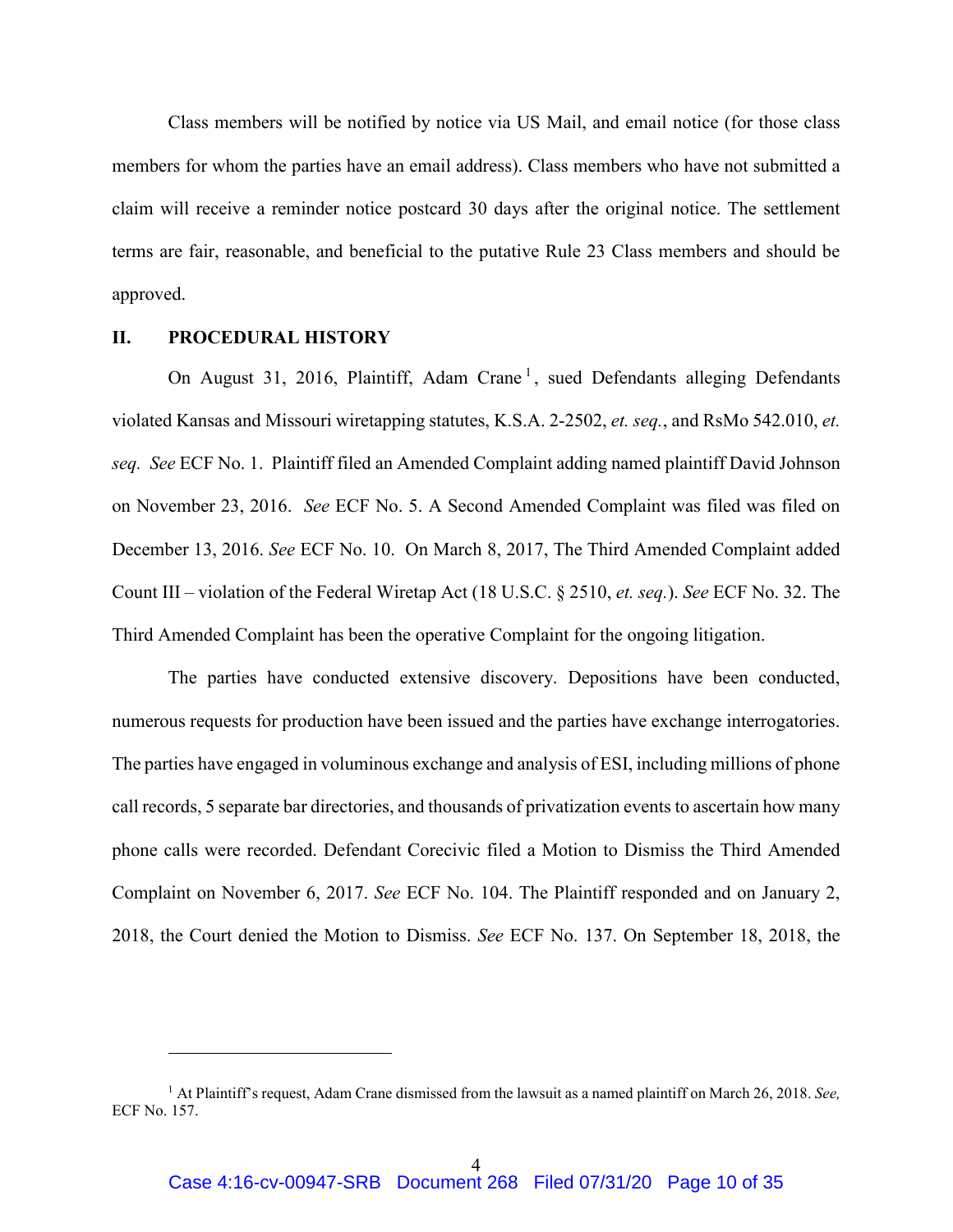Court granted the Motion for Class Certification with a modified class definition. *See* ECF No. 212.

Following the Court granting Class Certification, the Defendants filed a 23(f) appeal with the Eighth Circuit Court of Appeals. On January 7, 2019, the Eighth Circuit Court of Appeals denied the 23(f) appeal of both Defendants.

On December 3, 2019, this case was mediated before Hunter Hughes, a nationally recognized class action mediator. The mediation on December 3, 2019 was between Plaintiff and Defendant Securus Technologies, Inc. The case was not resolved. All parties agreed to mediate the case with Mr. Hughes on January 24, 2020. Because of the mediation on January 24, 2020, the parties signed a preliminary agreement memorialized by a settlement term sheet to resolve the case. The parties originally finalized a Settlement Agreement memorializing their agreement.

## <span id="page-10-0"></span>**III. SETTLEMENT OVERVIEW**

The main terms of the settlement agreement are:

- The settlement creates a common fund of \$3,700,000.00 to resolve the claims of approximately 750 class members;
- Administration of the settlement will be paid from the common fund;
- The Net Settlement Fund will substantially compensate class members for alleged violations of the wiretap acts;
- Class Members will receive a long-form notice informing them of their approximate settlement payment (free and clear of attorneys' fees, lawsuit costs,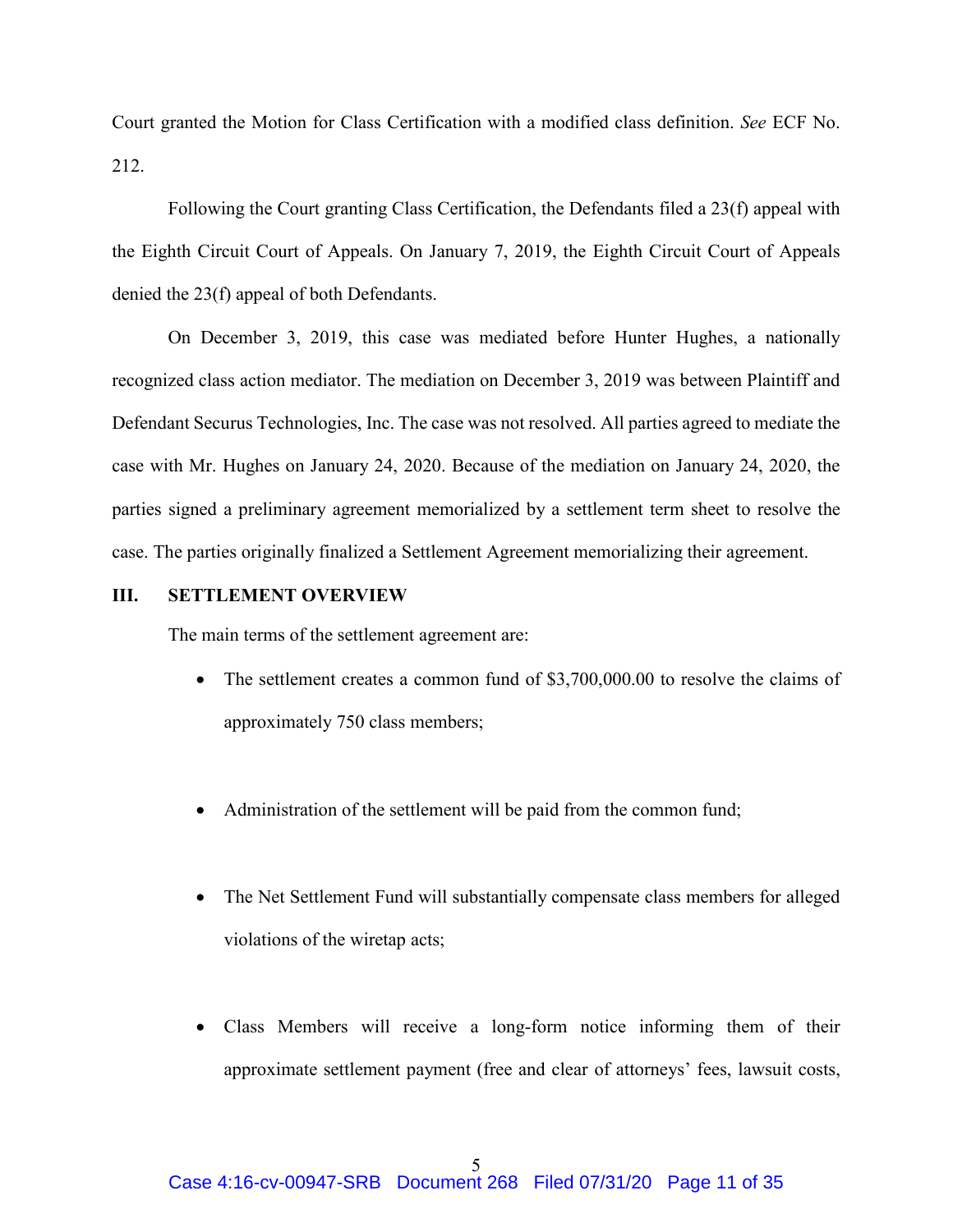and administrative costs). The notices will indicate that more information is available on the Settlement Administrator's website. The notice will also inform these individuals of their right to participate in the settlement, opt out, or object to the settlement if they so choose and that, if they participate in the settlement, they will release any wiretapping claims they may have against Defendants. Email notice will also be sent to the class members for whom the parties have an email address;

- Claims may be submitted by signing and returning the postcard or submitted online with the Claims Administrator. See Exhibit 2 is the notice that will be mailed to putative class members where mailing is possible;
- If the Court preliminarily approves the terms of the parties' Settlement Agreement, a final approval and fairness hearing will be held on a date scheduled by the court (approximately 4 months after preliminary approval);
- Rule 23 Class members that opt out of participation in the settlement will preserve any claims against Defendants but will not receive a settlement payment;
- Any unclaimed portions of the Gross Settlement Amount that remain following the claims period will be re-allocated to the participating class members up to a total recovery of \$10,000.00 per participating class member with any amounts above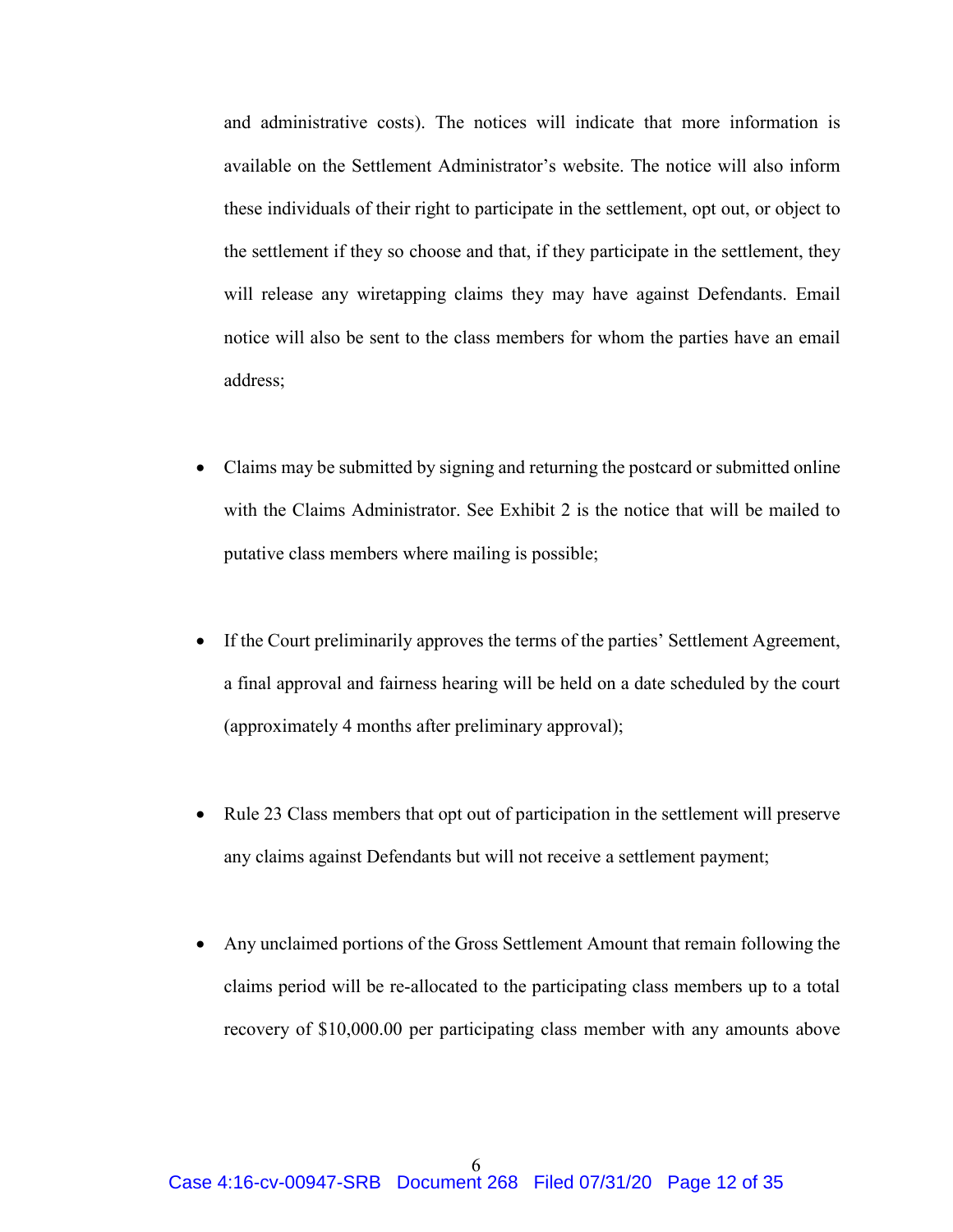\$10,000.00 per class member shall be subject of a *cy pres* donation, the beneficiary of which will be selected by agreement of all parties and approved by the Court;

- Plaintiffs' counsel seeks attorneys' fees in the amount of 35% (\$1,295,000.00) of the Gross Settlement Amount. This amount is intended to cover reasonable attorney fees, as well as costs incurred in the litigation;
- In recognition of the service contributions of Named Plaintiff David Johnson and former named Plaintiff Adam Crane, the Named Plaintiff seeks a service award in the amount of \$25,000.00 for each Plaintiff David Johnson and Plaintiff Adam Crane.

### <span id="page-12-0"></span>**IV. LEGAL STANDARD**

"The law strongly favors settlements." *Little Rock Sch. Dist. v. Pulaski County Special Sch. Dist. No. 1*, 921 F.2d 1371, 1383 (8th Cir. 1990); *see also Petrovic v. Amoco Oil Co.*, 200 F.3d 1140, 1148 (8th Cir. 1999) ("A strong public policy favors [settlement] agreements, and courts should approach them with a presumption in their favor."). This preference is strong "in class actions and other complex cases where substantial judicial resources can be conserved by avoiding formal litigation." *Cohn v. Nelson*, 375 F. Supp. 2d 844, 852 (E.D. Mo. 2005) (quoting *In re Gen. Motors Corp. Pick-Up Truck Fuel Tank Products Liab. Litig.*, 55 F.3d 768, 784 (3d Cir. 1995)).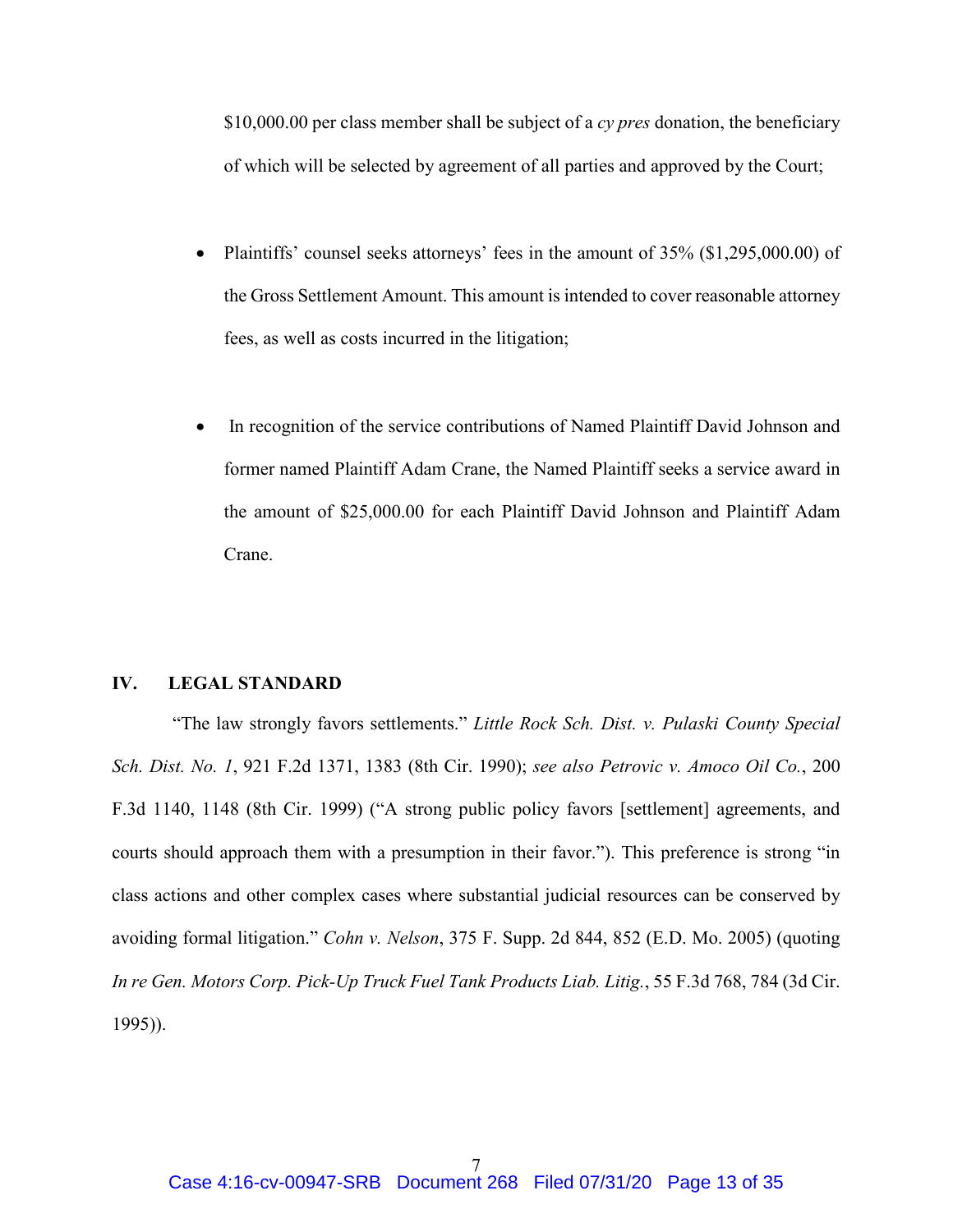Courts adhere to "an initial presumption of fairness when a proposed class settlement, which was negotiated at arm's length by counsel for the class, is presented for court approval." 4 Newberg on Class Actions § 11.41; *see also Marshall v. Nat'l Football League*, 787 F.3d 502, 508 (8th Cir. 2015) ("A Settlement agreement is 'presumptively valid.'") (quoting *In re Uponor, Inc., F1807 Plumbing Fittings Products Liab. Litig.*, 716 F.3d 1057, 1063 (8th Cir. 2013)). The judgment of class counsel in entering into a proposed class settlement is an important consideration. *Stephens v. U.S. Airways Group, Inc.*, 102 F. Supp. 3d 222, 229 (W.D. Mo. Nov. 16, 2011) (crediting the judgment of class counsel experienced in litigating and settling complex cases, including class actions, settlement was fair, reasonable, and adequate); *Bellows v. NCO Fin. Sys., Inc.,* No. 3:07-cv-01413, 2008 WL 5458986, \*8 (S.D. Cal. Dec. 10, 2008) ("it is the considered judgment of experienced counsel that this settlement is fair, reasonable, and adequate settlement of the litigation, which should be given great weight.").

Plaintiffs' Motion follows the factors outlined in Rule 23(e) but also addresses miscellaneous factors analyzed by this and other courts. Under any standard, the settlement is fair, reasonable, and adequate.

#### <span id="page-13-0"></span>**V. THE SETTLEMENT APPROVAL PROCESS**

Approval of a Rule 23 class settlement involves a two-step process. Manual for Complex Litigation, § 21.632 (4th ed. 2004); 4 Alba Conte & Herbert Newberg, Newberg on Class Actions § 11.25, at 38-39 (4th ed. 2011); *see also Schoenbaum v. E.I. Dupont De Nemours & Co.*, 4:05- CV-01108, 2009 WL 4782082, at \*2 (E.D. Mo. Dec. 8, 2009) ("As a practical matter, evaluation of a settlement usually proceeds in two stages; before scheduling the fairness hearing, the court makes preliminary determinations with respect to the fairness of the settlement terms, approves the means of notice to class members, and sets the date for that final hearing.") (*citing* Manual § 21.632 and *Liles v. Del Campo*, 350 F.3d 742, 745 (8th Cir. 2003)).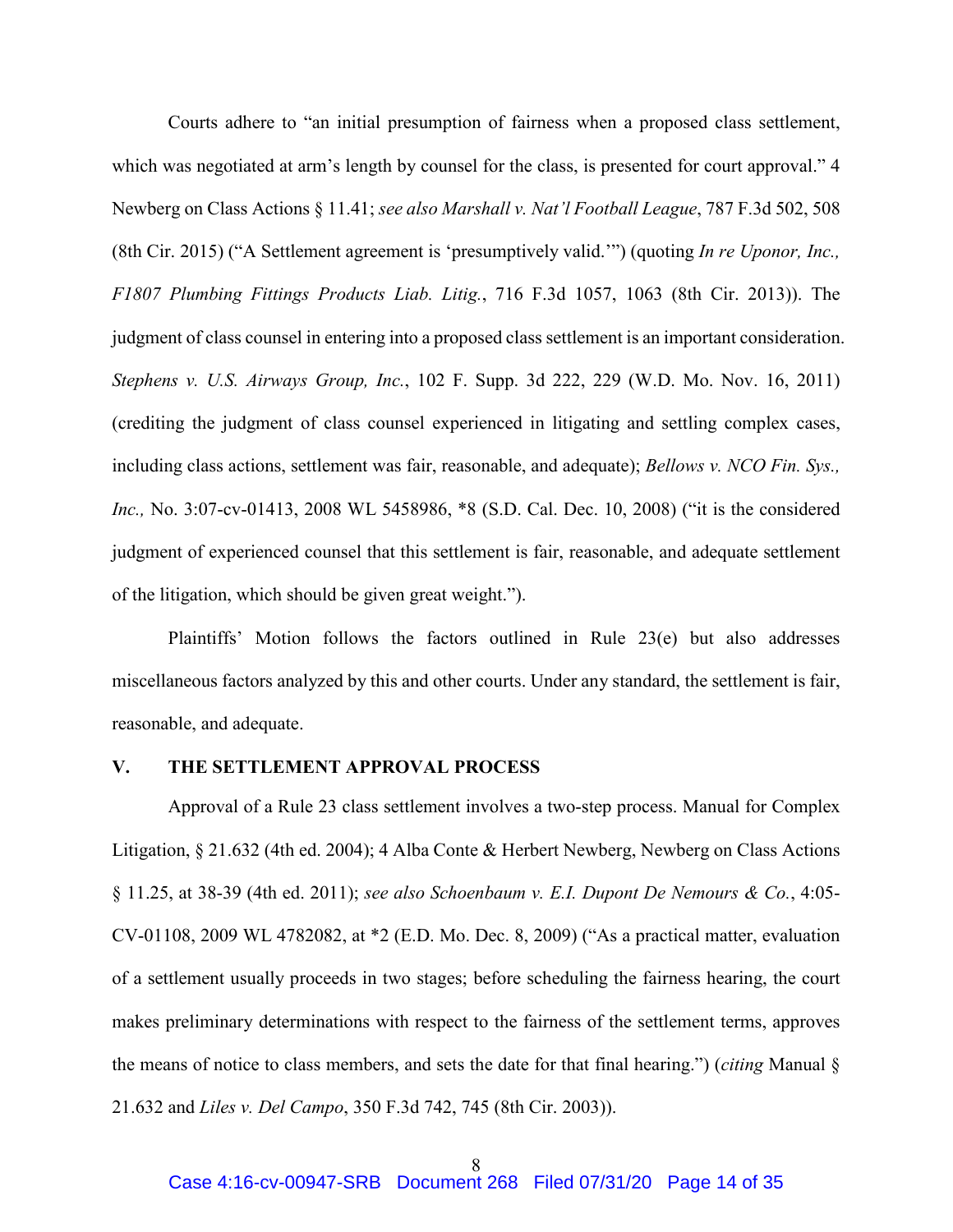During the first step, counsel submits the proposed terms of settlement and the court makes a preliminary fairness evaluation. If the court is likely to approve the settlement, then it should grant preliminary approval and direct that notice under Rule 23(e) be given to class members of a formal fairness hearing, at which objections may be heard (the second step). *See* Manual § 21.633; Rule 23(e)(1).

This case is at the first stage of the settlement process, often called "preliminary approval" where the Court decides whether it is likely to approve the settlement so notice of the settlement should be sent to the class. The newly-amended Rule  $23(e)(1)$  states that to send notice of settlement to the class, the Court must first find that the Court will likely:

- 1) "approve the proposal under Rule 23(e)(2)"; and
- 2) "certify the class for purposes of judgment . . .."

At this first step of the process, Plaintiffs request that the Court grant "preliminary approval" of the Rule 23 settlement and order that notice should be sent to the class; consistent with the settlement, Defendants does not object to Plaintiffs' request.

## <span id="page-14-0"></span>**VI. THE SETTLEMENT SATISFIES RULE 23(E)'S FACTORS**

In evaluating the fairness of the settlement, courts consider the factors articulated in Rule  $23(e)(2)$ , which include whether:

- (A) the class representatives and class counsel have adequately represented the class;
- (B) the proposal was negotiated at arm's length;
- (C) the relief provided for the class is adequate, taking into account:
	- (i) the costs, risks, and delay of trial and appeal;
	- (ii) the effectiveness of any proposed method of distributing relief to the class, including the method of processing class-member claims;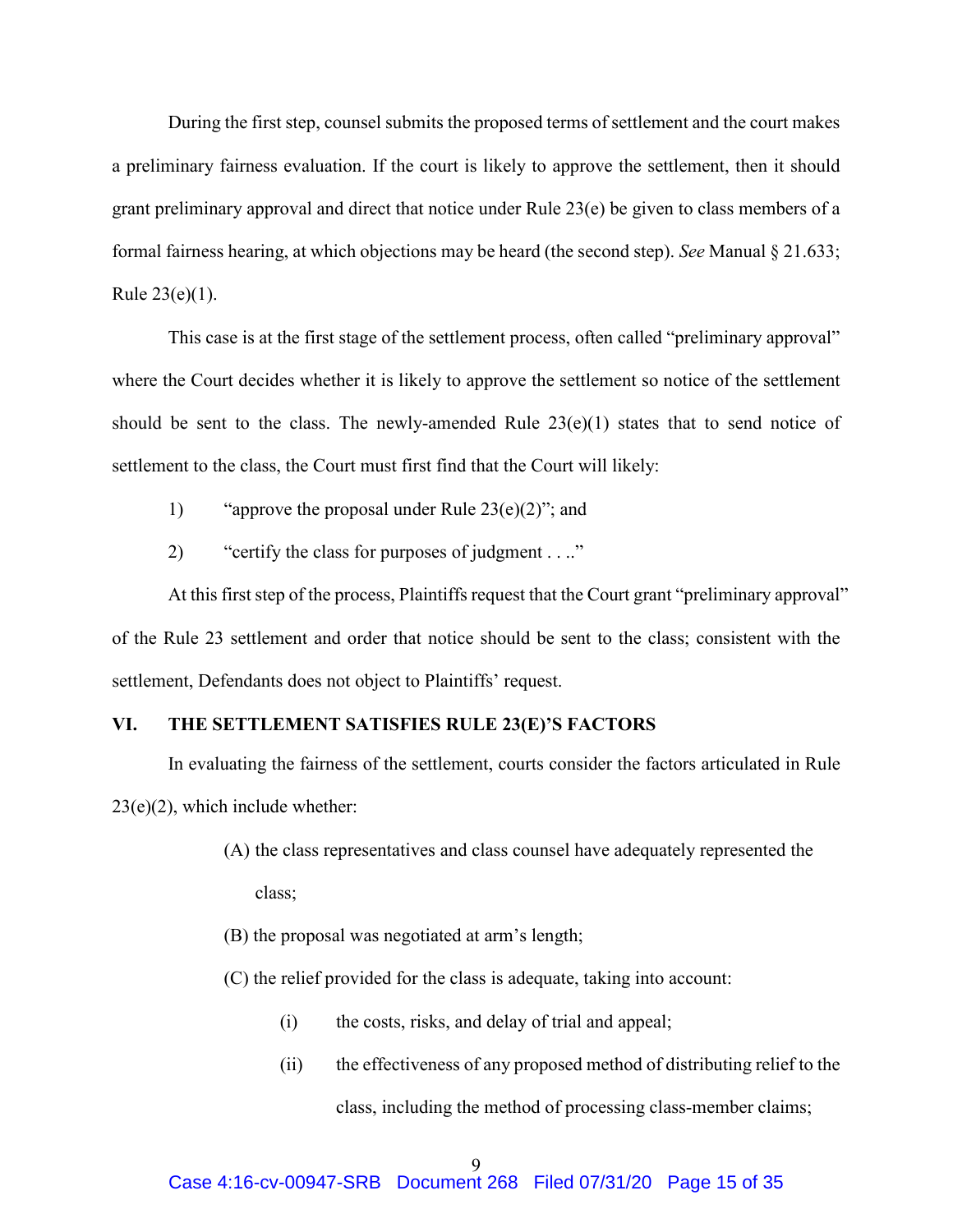- (iii) the terms of any proposed award of attorney's fees, including timing of payment; and
- (iv) any agreement required to be identified under Rule  $23(e)(3)$ ; and

(D) the proposal treats class members equitably relative to each other.

According to the Advisory Committee notes: "The goal of this amendment is not to displace any factor, but rather to focus on the court and the lawyers on the core concerns of procedure and substance that should guide the decision whether to approval the proposal." 2018 Advisory Committee Notes.

## <span id="page-15-0"></span>**A. The Settlement Class Representatives and Class Counsel have adequately represented the Settlement Class.**

The Settlement Class Representatives and Class Counsel have adequately represented the Settlement Class since the litigation was commenced in 2016. Class Counsel have engaged in extensive discovery, motion practice including a 23(f) appeal of Class Certification; these efforts involved complicated and nuanced questions of consent, waiver and immunity. Class Counsel have vigorously pursued discovery, resulting in the production of thousands of documents by Defendants, and the deposition of Defendants' corporate representatives under Fed. R. Civ. P. 30(b)(6). Class Counsel also have engaged with Plaintiffs in responding to discovery propounded by Defendants. Class Counsel have diligently prosecuted the Actions for almost four years and they have ably represented the Settlement Class' interests in the litigation.<sup>[2](#page-15-1)</sup>

Similarly, Plaintiffs have actively participated, including responding to written discovery (Johnson and Crane); assisting with other discovery; participating in alternative dispute resolution

 $\overline{a}$ 

<span id="page-15-1"></span><sup>&</sup>lt;sup>2</sup> On February 8, 2017, the Court ordered that Michael Hodgson, Joseph Eischens and Lance Sandage be appointed interim Class Counsel. *See* ECF No. 26 (minute entry).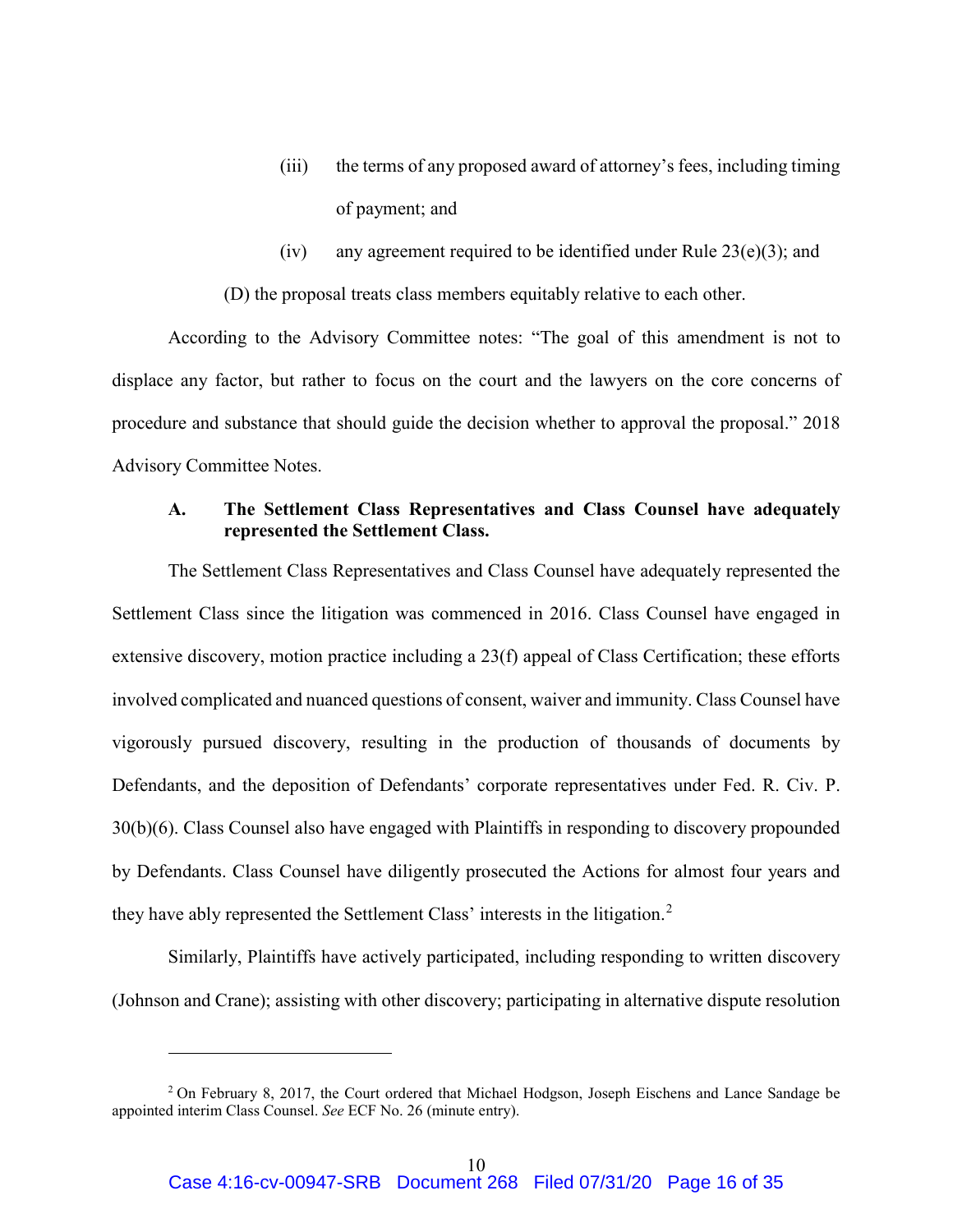proceedings; Johnson availing himself for a deposition; Johnson being available for two all-day mediations.

After significant litigation and extensive negotiation, the parties reached a proposed agreement on behalf of the following class:

# Settlement Class

All attorneys who, during the period of August 31, 2013 through May 10, 2020, communicated with clients who were detained at Leavenworth Detention Center and whose communications were intercepted, monitored, recorded, disclosed, or used by CoreCivic, Securus, and/or their affiliates.

# Settlement Subclass A

All members of the Settlement Class who had one or more of their telephone communications with clients at Leavenworth Detention Center intercepted, monitored, recorded, disclosed, or used by CoreCivic, Securus, and/or their affiliates during the period of August 31, 2013 through May 10, 2020.

#### Settlement Subclass B

All members of the Settlement Class who had one or more of their in-person, with clients at Leavenworth Detention Center intercepted, monitored, recorded, disclosed, or used by CoreCivic, Securus, and/or their affiliates during the period of August 31, 2013 through May 10, 2020.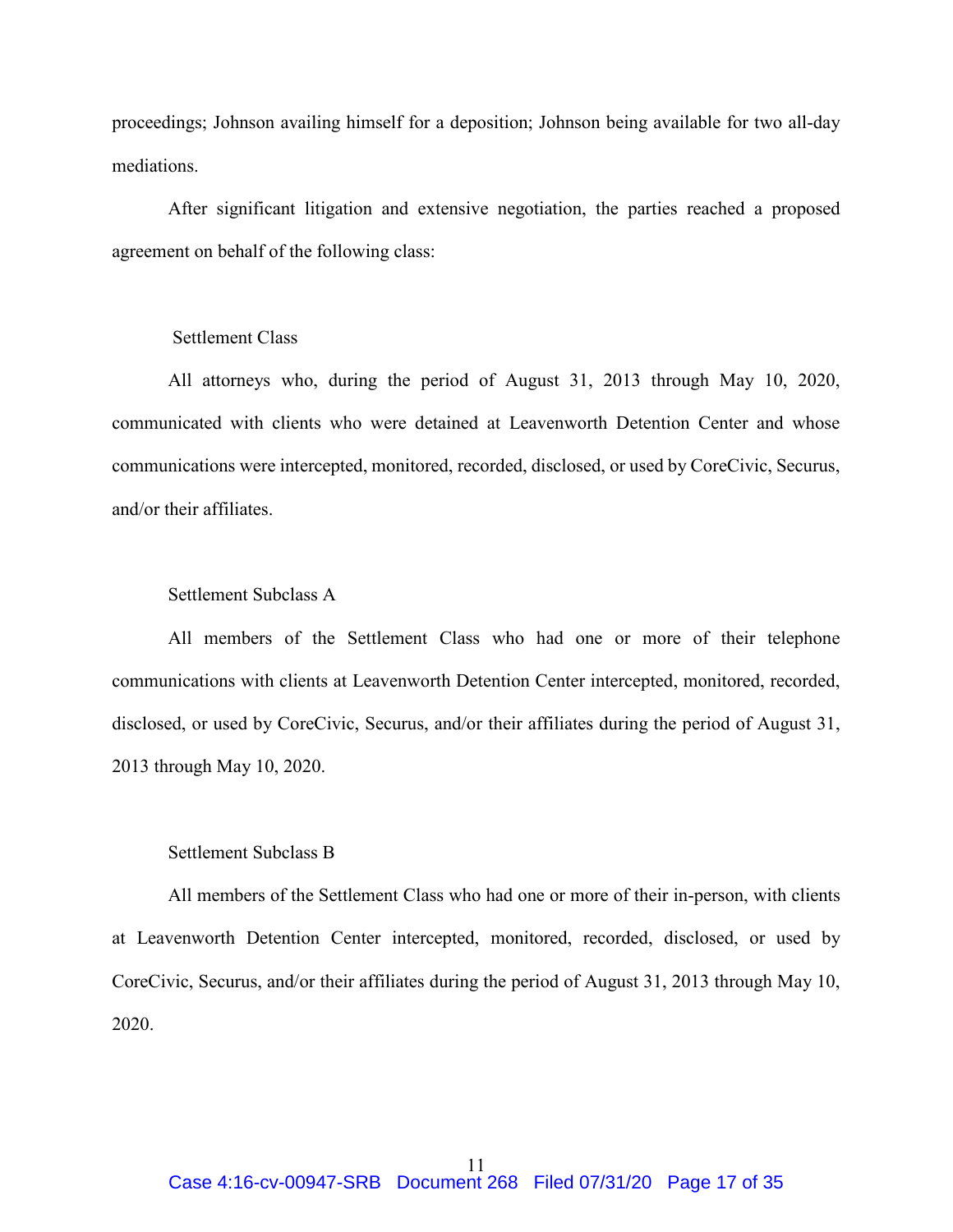#### **B. The settlement was negotiated at arm's length.**

<span id="page-17-0"></span>The settlement was fairly and honestly negotiated. "The fairness of the negotiating process is to be examined in the light of the experience of counsel, the vigor with which the case was prosecuted, and [any] coercion or collusion that may have marred the negotiations themselves." *Ashley v. Reg'l Transp. Dist.*, No. 05-01567, 2008 WL 384579 (D. Colo. Feb. 11, 2008) (internal quotation omitted). "When a settlement is reached by experienced counsel after negotiations in an adversarial setting, there is an initial presumption that the settlement is fair and reasonable." *Marcus v. Kansas*, 2069 F. Supp. 2d 1179, 1182 (D. Kan. 2002).

After almost four years of vigorous litigation, the settlement was honestly and fairly negotiated by competent counsel and involved the assistance of a well-respected mediator. Defendants disagreed with Plaintiffs' legal and factual positions at every step, including on several threshold issues such as waiver and consent. The parties exchanged significant written discovery, took depositions, litigated a motion for class certification and completed a 23(f) appeal of the order for class certification.

The parties' alternative dispute resolution efforts also reflect the arms-length nature of the settlement. Prior to their successful mediation in early 2020, the parties engaged in alternative dispute resolution mechanisms, including an Early Neutral Evaluation performed by a private mediator in April 2017, and a mediation in late 2019; no efforts succeeded. Only after years of vigorous and contested litigation did the parties agree to mediate the cases on a global basis with Hunter Hughes. The mediation with Hughes lasted all-day without an agreement. In fact, the parties did not reach an agreement in principle until weeks later and after several more rounds of discussions with the mediator culminating with the parties accepting a mediator's proposal. The parties then continued to negotiate the initial term sheet and the entire final settlement agreement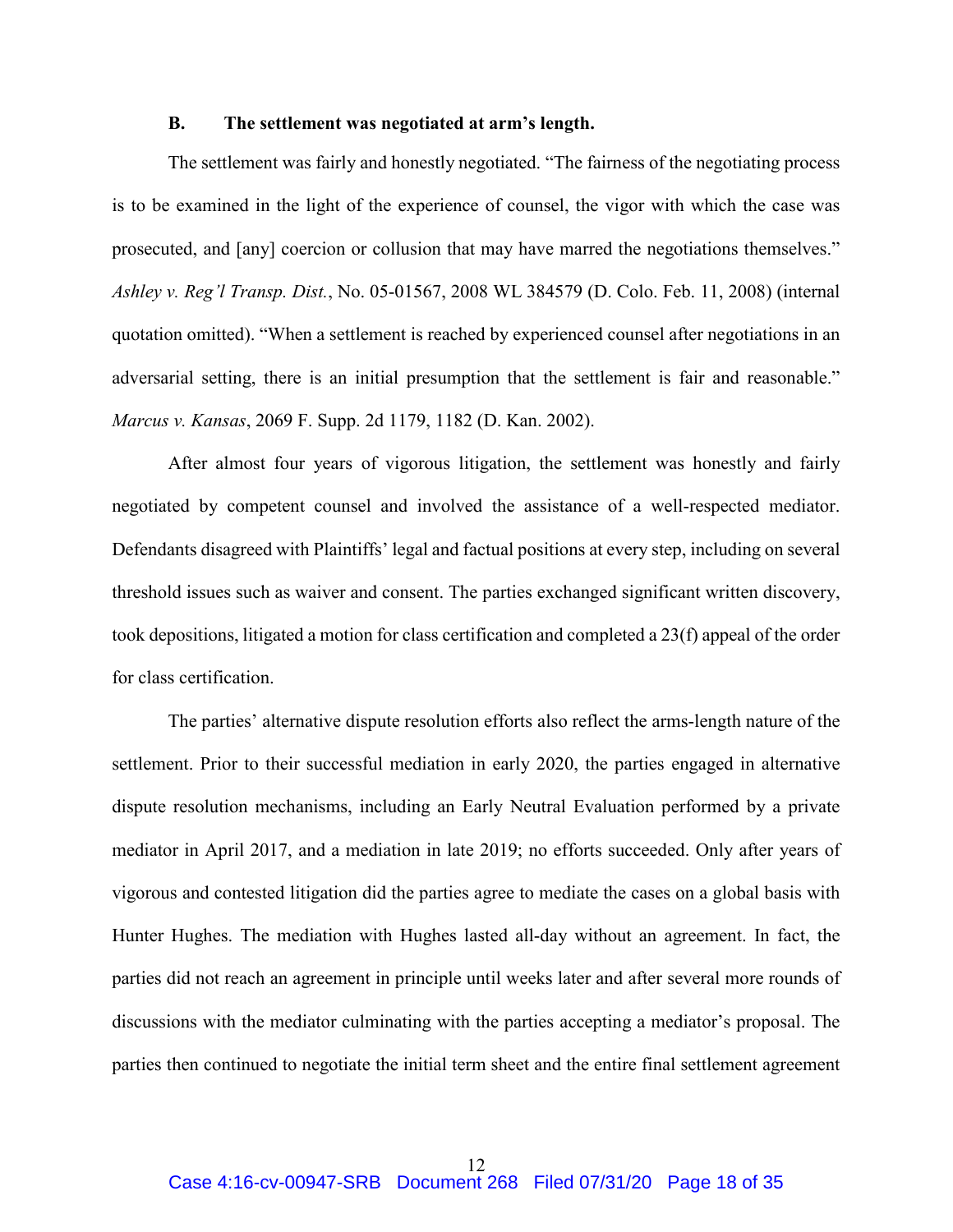over several more months. Under these circumstances it cannot be questioned that the agreement was reached at arm's length.

## **C. The relief provided for the Settlement Class is adequate.**

<span id="page-18-0"></span>This settlement provides significant relief to Settlement Class members and compensates them fairly for their claims and is well within the range of settlements of similar cases, particularly given these factors:

## *1. The costs, risks, and delay of trial and appeal.*

<span id="page-18-1"></span>The parties naturally dispute the strength of Plaintiffs' cases, and the settlement reflects the parties' compromise of their assessments of the worst-case and best-case scenarios, weighing various potential outcomes. Plaintiffs' best-case scenario is class certification, a denial of decertification, and recovery on the merits. Plaintiffs' worst-case scenario is that the class certification under Rule 23 is declassified, summary judgment is granted to Defendant(s), and/or Plaintiffs lose. Even if these cases were to proceed to trial and Plaintiffs prevailed on the question of liability, substantial questions may remain as to the measure of damages and the entitlement of each Settlement Class member to recover. Although Plaintiffs believe strongly in the merits of their claims, the many uncertainties support a guaranteed resolution.

This case is complex and carries significant risks for the parties as to both legal and factual issues, and litigating the case to trial would likely consume great time and expense. The remaining discovery, summary judgment motion practice, trial and appeal would consume more time and resources. Plaintiffs will likely have brought multiple witnesses for several days of preparation and testimony, at great expense to the parties and inconvenience to the witnesses. The Defendants would also incur similar expense and inconvenience to its witnesses. And regardless of the outcome, a lengthy appeal would be likely.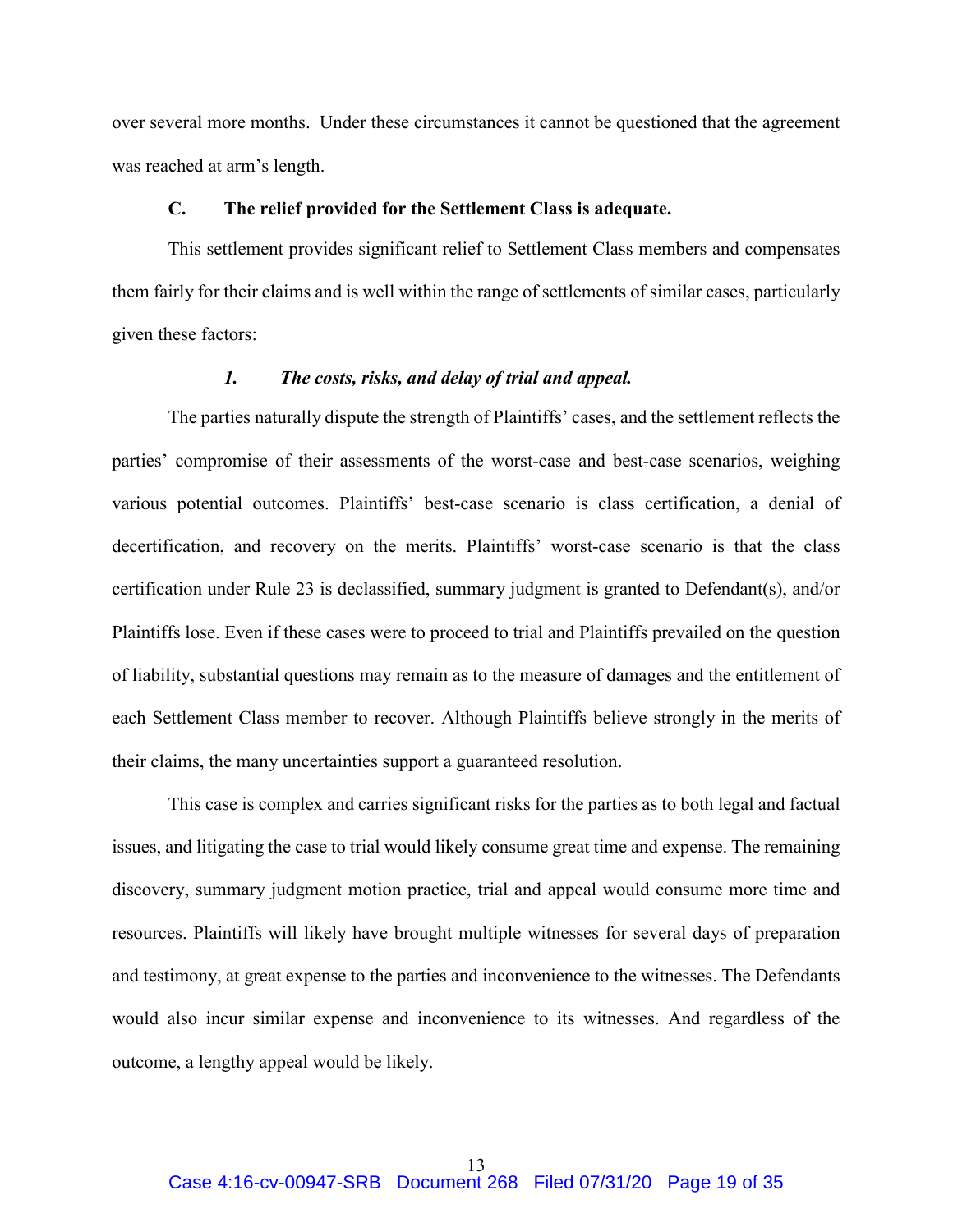The settlement provides monetary relief to class members within the proposed Settlement Class and its subclasses. Class members will be included in the settlement unless they opt out. The parties can determine eligible class members by doing statistical analysis using information provided during discovery including the rolls of attorneys in various states, the list of known attorney numbers provided by the Special Master, Call Detail Reports using the Securus platform and review of attorney in-person visit logs provided by CoreCivic. And, because of the *cy pres* provision, the settlement guarantees that Defendants could distribute a significant portion of the cash fund to beneficiaries approved by the Court.

The settlement brings substantial and certain injunctive and monetary value to the Settlement Class now, rather than uncertain value to an uncertain number of people at an uncertain time after protracted litigation involving complex and changing law.

#### *2. The effectiveness of administration.*

<span id="page-19-0"></span>The parties have agreed to retain Analytics as the Notice and Claims Administrator ("the Administrator"). Analytics' qualifications and the proposed Notice Plan is outlined in the Declaration of Richard Simmons on behalf of Analytics, attached as Exhibit 3.

Analytics has extensive experience administering class actions, having serviced over 1000 matters during its 50 year history. Ex. 3 at  $\P$  1. Federal courts have entrusted Analytics with administering nationwide settlement processes in dozens of cases across the country. *Id.* at ¶ 3-4.

For this case, the Administrator has formulated a robust notice plan that encompasses several platforms, including a settlement website and multi-layer digital marketing. During the notice period, Analytics anticipates the campaign will reach approximately 100% of the settlement class.

This extensive notice plan is more than sufficient in a consumer class action like this case. *See, e.g.*, *In re Serzone Products Liability Litig.*, 231 F.R.D. 221, 236 (S.D. W.Va. 2005)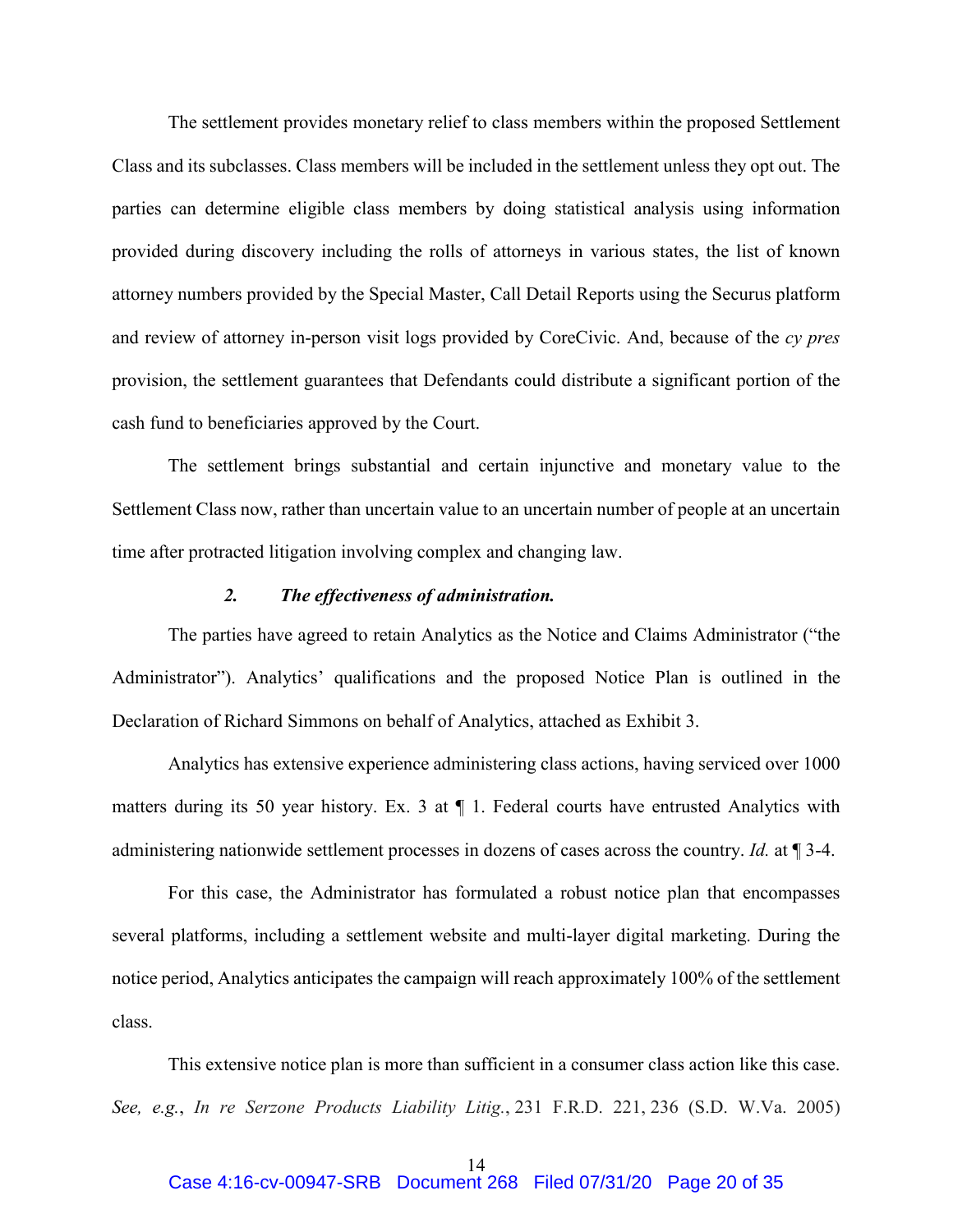(holding the notice plan designed to effectively reach approximately 80% of class members comports with the requirements of due process and Federal Rules of Civil Procedure 23(c)(2) and 23(e)); *In re Heartland Payment Sys., Inc. Customer Data Sec. Breach Litig.*, 851 F. Supp. 2d 1040, 1061 (S.D. Tex. 2012) (approving a notice plan that was estimated to reach 81.4% of class members).

The Notice Plan will clearly inform Settlement Class Members of their rights to object, or to file a claim, and the mechanisms and deadlines, and will include the information required by Rule 23. The proposed long-form notice is attached as Exhibit 2 for the Court's consideration. It contains the information required by Rule 23, and it closely tracks the model notice promulgated by the Federal Judicial Center, which is the education and research agency for the federal courts. Indeed, the FJC's illustrative notice that supports the proposed long-form notice in this case is recognized as the leading model for notice in class actions. *See, e.g., Varacallo v. Mass. Mut. Life Ins. Co.*, 226 F.R.D. 207, 224 (D.N.J. 2005); *In re Indep. Energy Holdings PLC Sec. Litig.*, 302 F.Supp.2d 180, 185 (S.D.N.Y. 2003).

After the notice period, the Administrator will review all claim forms to determine whether a claim is approved.<sup>[3](#page-20-1)</sup> The Administrator will notify a claimant if his or her claim appears deficient. Upon notification, a Settlement Class member whose claim has been rejected may cure the deficiency in his or her claim within twenty (20) days of the Administrator providing notice of the deficiency. The Administrator will notify a claimant if his or her claim ultimately is rejected.

## *3. The proposed attorney's fees.*

 $\overline{a}$ 

<span id="page-20-0"></span>Under the Settlement Agreement, Defendants have agreed not to object to or oppose an application by Class Counsel for fees and expenses if the application does not exceed thirty-percent

<span id="page-20-1"></span><sup>&</sup>lt;sup>3</sup> A copy of the proposed Claim Form is included in the Notice, attached as Exhibit 2.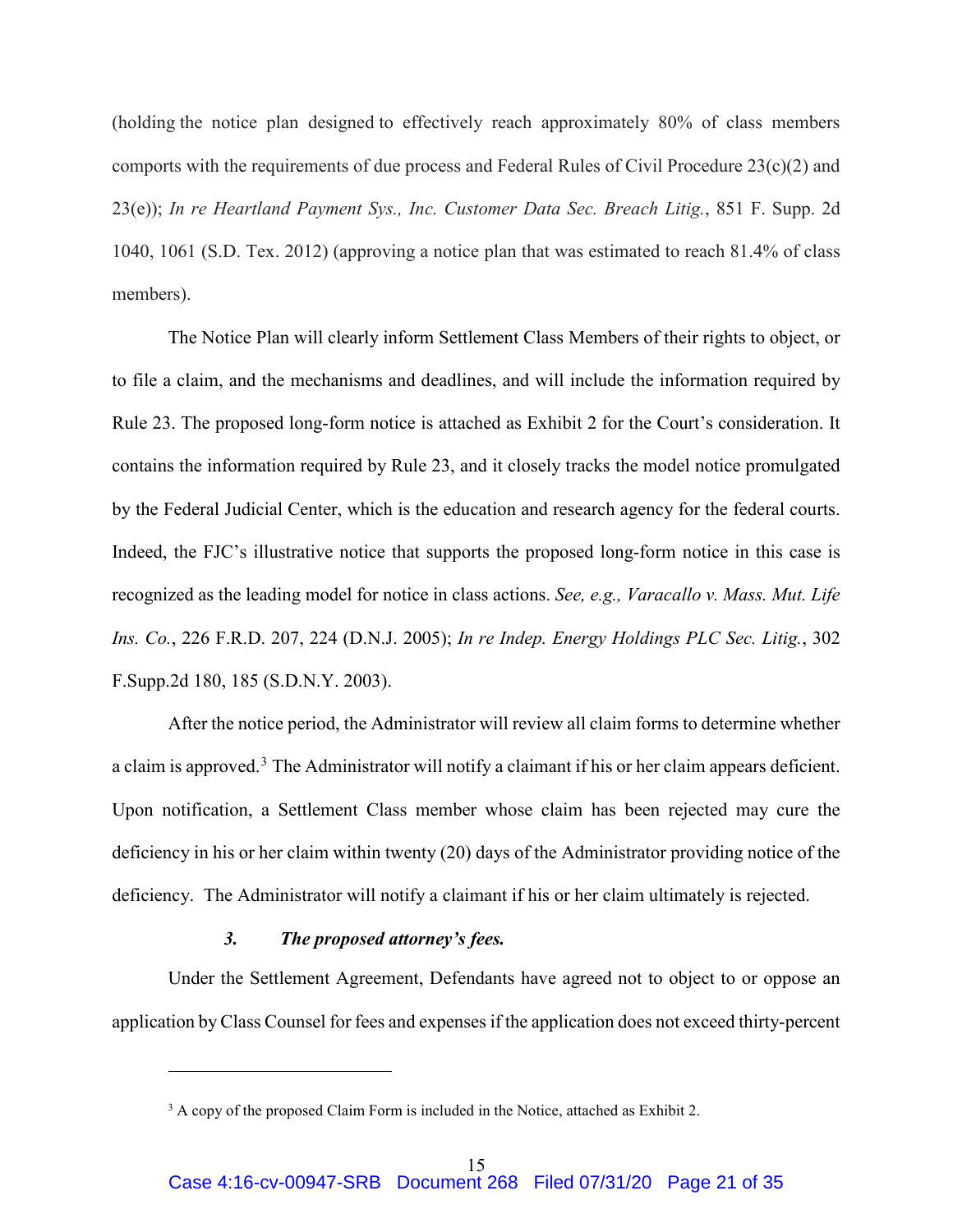(35%) (\$1,295,000.00) of the "Total Settlement Value" of \$3,700,000.00; a cap on the fees that Class Counsel may request without objection from Defendants. The attorneys' fee award is inclusive of expenses and costs incurred by counsel for Plaintiffs during the prosecution. The attorneys' fee award is scheduled to be distributed to Class Counsel within 30 days after the final approval of settlement – only after all payments to class members have been determined and any objections have been heard.

The Supreme Court has expressed a preference that parties agree to the fee: "A request for attorney's fees should not result in a second major litigation. Ideally, of course, litigants will settle the amount of a fee." *Hensley v. Eckerhart*, 461 U.S. 424, 437 (1983). Here, the parties have done so. When a settlement yields a common fund for class members, fees must be paid from recovery. *Boeing Co. v. Van Gemert*, 444 U.S 472, 481, 62 L. Ed. 2d 676, 100 S. Ct. 745 (1980). "In the Eight Circuit, use of a percentage method of awarding attorneys' fees in a common fund case is not only approved, but also well established." *In re Xcel Energy, Inc. Sec. Derivative & ERISA Litig.*, 364 F. Supp. 2d 980, 991 (D. Minn. 2005). Courts in this Circuit routinely approve and apply the "percentage-of-the-fund" approach in awarding attorneys' fees in common fund cases. *See, e.g., Johnson v. Comerica Mortg. Corp,* 83 F.3d 241, 245-7 (8th Cir. 1996) (approving the percentage method as one method of awarding fees); *Petrovic v. Amoco Oil Co.*, 200 F.3d 1140, 1157 (8th Cir. 1999); *In re U.S. Bancorp Litig.*, 291 F.3d 1035, 1038 (8th Cir. 2002); *In re Xcel Energy*, 364 F. Supp. 2d at 993.

As the Eighth Circuit has recognized, using a percent of the fund approach most closely aligns the interest of the lawyers with the class, since the more that is recovered for the class, the more attorneys stand to be paid. *See Johnston v. Comerica Mortgage Co.*, 83 F.3d 241, 244 (8th Cir. 1996) (noting that the percent of benefit approach has been recommended in common fund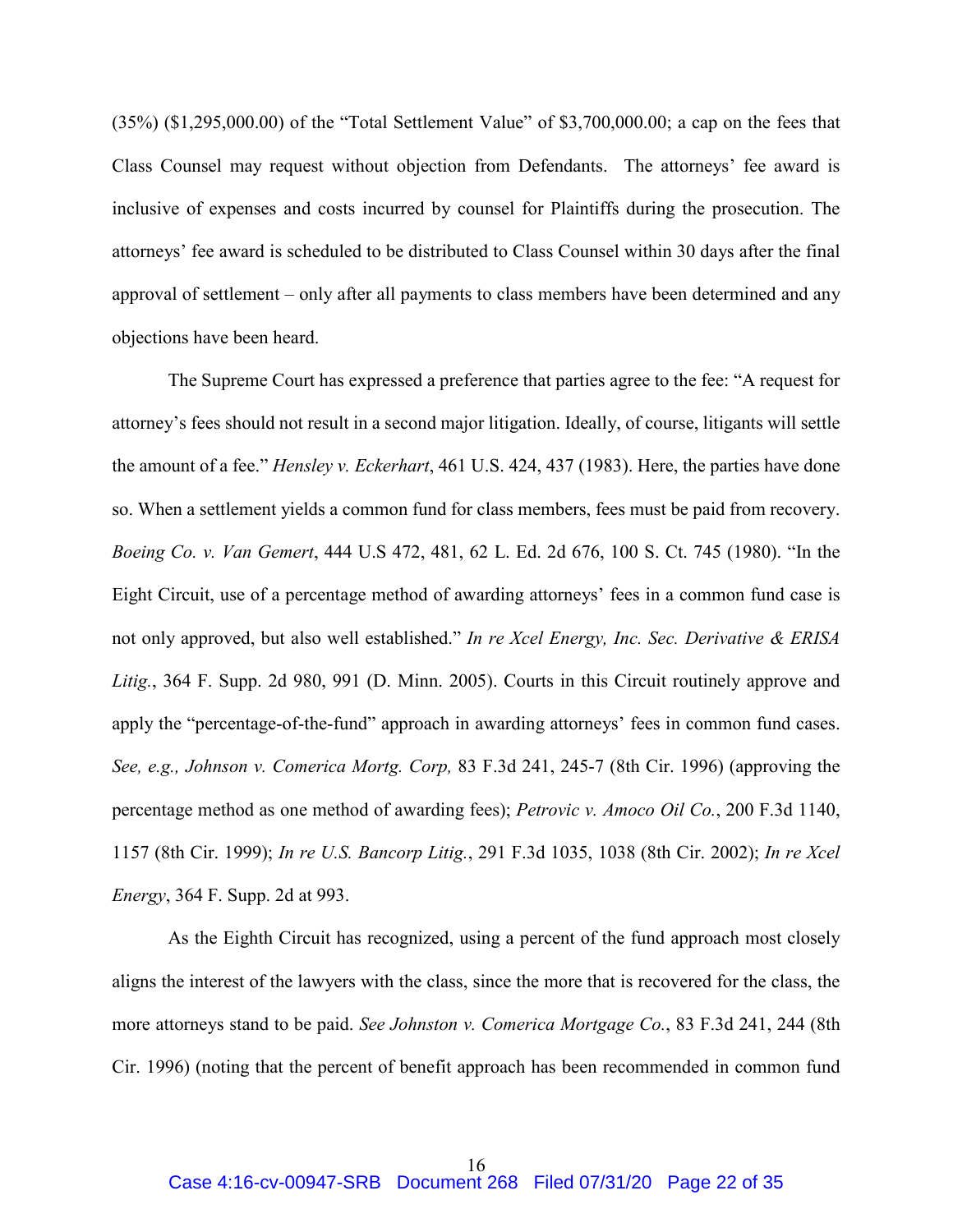situations); *see also In re Charter Communications, Inc. Securities Litig.*, No. MDL1506; 02-1186; 2005 WL 4045741 (E.D. Mo. June 30, 2005); *In re BankAmerica Corp. Securities Litig.*, 228 F. Supp. 2d 1061, 1064 (E.D. Mo. 2002).

The amount sought by Class Counsel is within the range approved by courts in the Eight Circuit and in Missouri; those courts "have frequently awarded attorney fees between twenty-five and thirty-six percent of a common fund in class actions." *Yarrington v. Solvay Pharm., Inc.*, 697 F. Supp. 2d 1057, 1064 (D. Minn. 2010) (*quoting In re U.S. Bancorp Litig.*, 291 F.3d 1035, 1038 (8th Cir. 2002) (affirming fee award representing 36% of the settlement fund as reasonable)); *In re Xcel*, 364 F. Supp. 2d at 998 (collecting cases demonstrating that district courts routinely approve fee awards between 25% and 36%).

Class Counsel took this case on a contingency basis, with the real possibility of an unsuccessful outcome and no fee of any kind. At the time of filing, there had been few if any cases filed using the theory of recovery alleged by Plaintiffs. When Plaintiffs filed their initial complaint in 2016, there was no indication that a settlement would be reached or that litigation would succeed. Class Counsel has continued to litigate this case and front all litigation expenses for almost four years.

Class Counsel is not seeking compensation outside of the legal fee for costs. Class Counsel expenses exceed \$75,000.00. These costs were reasonable and necessary. It is appropriate and customary in class litigation for class counsel to be reimbursed for out-of-pocket litigation expenses from a common settlement fund. *See In re Giant Interactive Grp., Inc. Sec. Litig.*, 279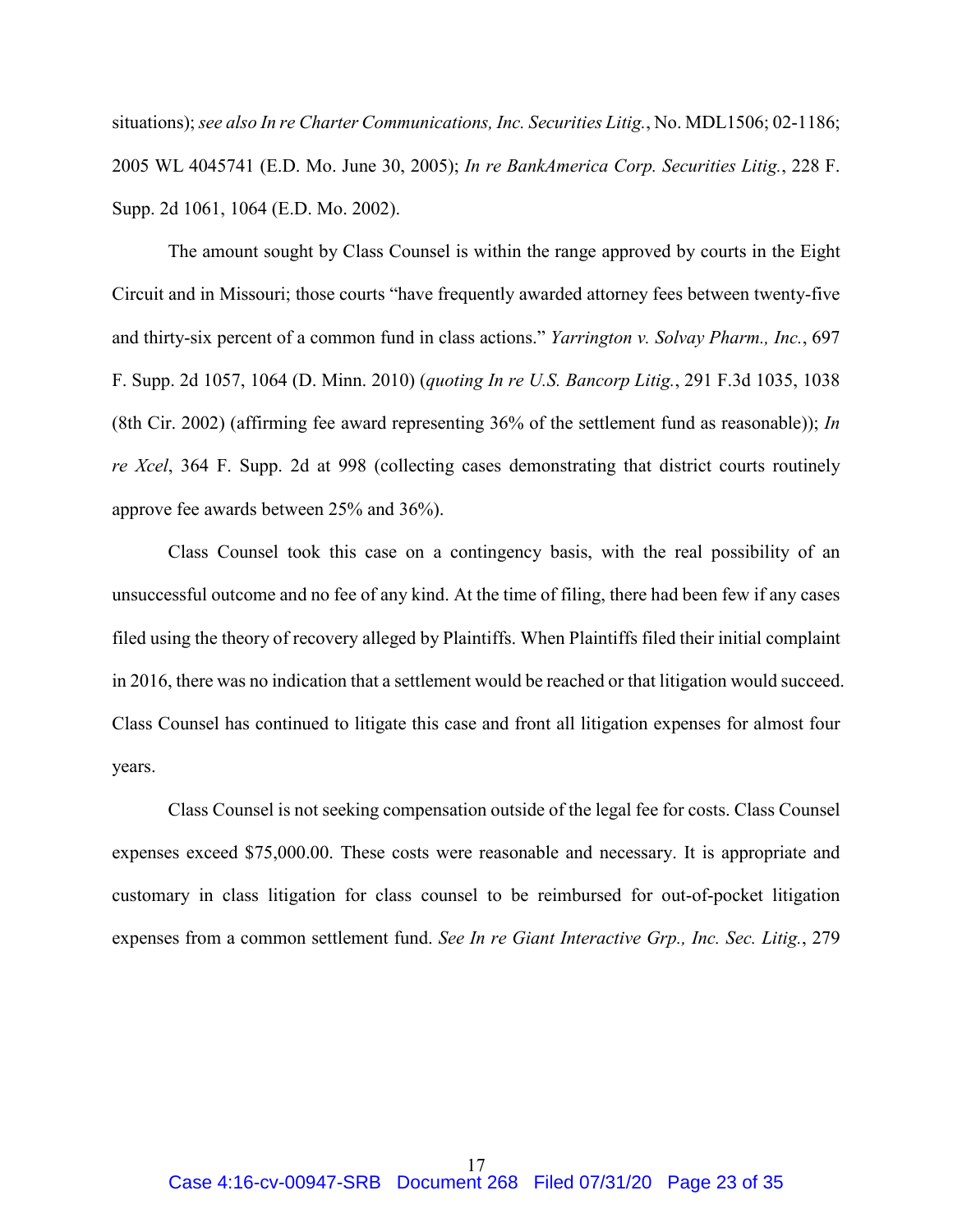F.R.D. 151, 165 (S.D.N.Y. 2011) ("It is well established that counsel who create a common fund are entitled to the reimbursement of expenses that they advance to a class.").[4](#page-23-2)

#### *4. The proposal treats class members equitably.*

<span id="page-23-0"></span>The settlement treats Settlement Class members fairly and equitably. The proceeds shall be distributed to the Settlement Class on a pro rata basis, with 90% of the proceeds being allocated to Settlement Subclass A (up to a maximum amount of \$10,000 per Settlement Class member) and 10% of the proceedings being allocated to Settlement Subclass B (up to a maximum amount of \$10,000 per Settlement Class member). Settlement Class members may, if they meet the criteria, receive payments under both Settlement Subclass A and Settlement Subclass B.

## **D. The Experience and Views of Counsel.**

 $\overline{a}$ 

<span id="page-23-1"></span>A court evaluating a proposed settlement "should keep in mind the unique ability of class and defense counsel to assess the potential risks and rewards of litigation; a presumption of fairness, adequacy and reasonableness may attach to a class settlement reached in arm's length negotiations between experienced, capable counsel after meaningful discovery." *In re BankAmerica Corp. Sec. Litig.*, 210 F.R.D. 694, 700 (E.D. Mo. 2002) (quoting Fed. Judicial Ctr., Manual for Complex Litig. § 30.42 at 240 (3d. ed. 1997)). Although the Court is not bound by counsel's opinion, their opinion nonetheless carries weight in assessing a settlement. *Sanderson v. Unilever Supply Chain, Inc.*, 10 cv-00775-FJG*,* 2011 WL 5822413, at \*3-4 (W.D. Mo. Nov. 16, 2011) (crediting experienced class counsel's belief that the settlement was fair, reasonable, and adequate). Here, the Settlement Class

<span id="page-23-2"></span><sup>4</sup> *See also* 2 Joseph M. McLaughlin, MCLAUGHLIN ON CLASS ACTIONS, § 6:24 (8th ed. 2011) (noting that "class counsel also is entitled to reimbursement from the class recovery (without interest) for the costs and reasonable out-of-pocket expenses incurred in prosecuting the litigation"). Reimbursable expenses include costs incurred for legal research, photocopying, document production, travel, meals, lodging, postage, and expert witness services. *Hale v. Wal-Mart Stores, Inc.*, Nos. 01CV218710, 02CV227674, 2009 WL 2206963, ¶ 6 (Mo. Cir. Ct. Jackson Cty. May 15, 2009) (Midkiff, J.).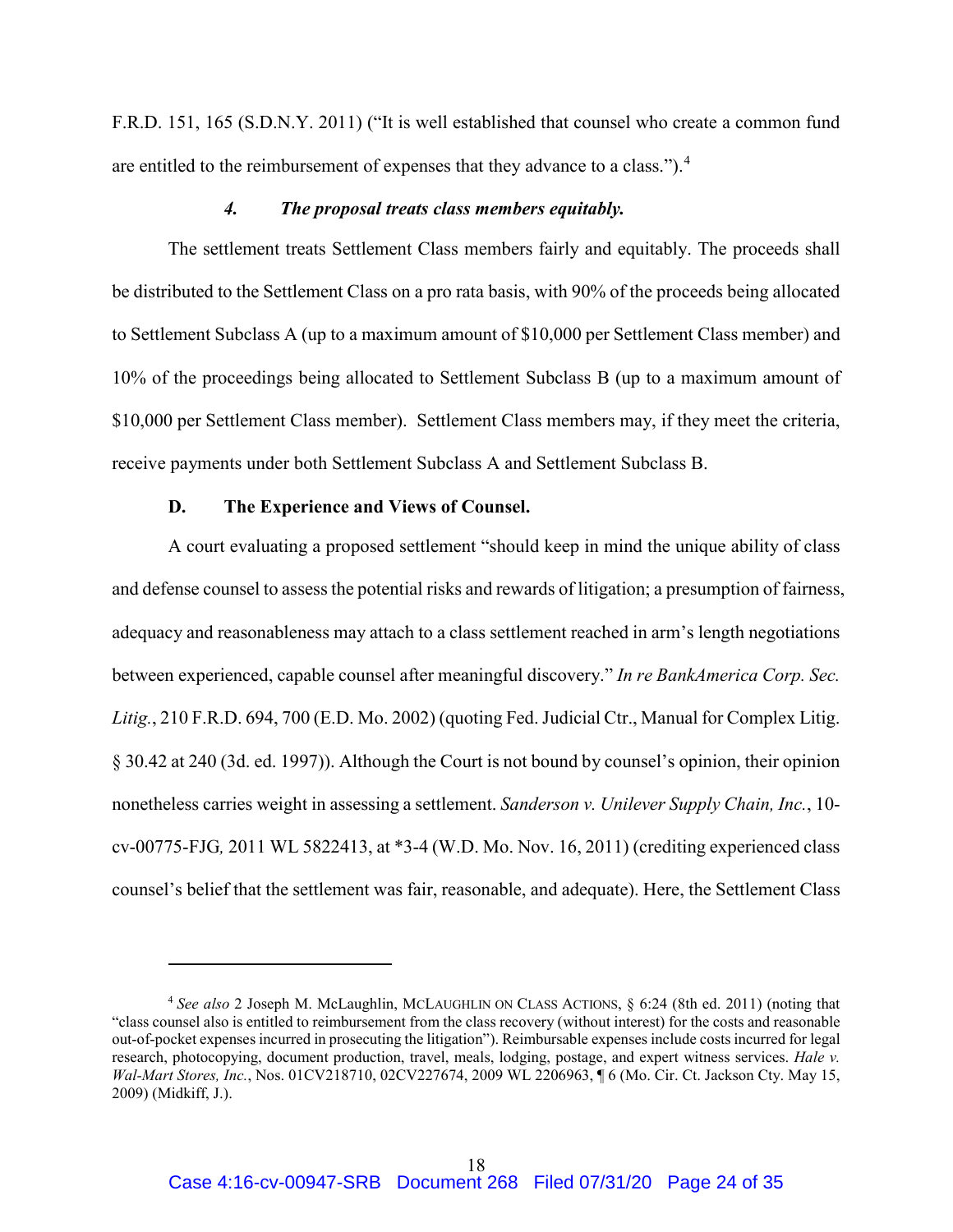had the benefit of attorneys highly experienced in complex litigation and familiar with the facts and law, and have negotiated many class action settlements. In counsels' view, the settlement provides substantial benefits to the class, especially when one considers the attendant expense, risks, difficulties, delays and uncertainties of litigation, trial and post-trial proceedings. Further, in counsels' experience, when compared with similar litigation, the relief to the class is substantial.

## **E. The Requested Service Awards Are Reasonable.**

<span id="page-24-0"></span>Plaintiffs seek a service payment for the named plaintiff and former named plaintiff who provided written discovery responses and/or deposition testimony. The total requested service award constitutes approximately 1% of the total Gross Settlement Fund (Johnson and Crane each receiving a service award of \$25,000.00). Through the course of almost four years they participated in countless meetings with Plaintiffs' counsel, Johnson was deposed, and attended mediations in service to the rest of the class.

Compensation for named plaintiffs can be handled in two different ways. Generally they are referred to as the Bonus Method and the Preferential Treatment Method. While these two approaches are analytically distinct, courts rarely distinguish between them and typically rely on the same kinds of factors to evaluate and justify them.

## Bonus Method

The first method is for named plaintiffs to receive a share of the monetary class fund like any other class member and then receive a separate cash bonus payment for serving as a named plaintiff. The Bonus Method analysis typically looks at the effort, risk and benefits to the class provided by the class representatives.

# Preferential Treatment Method

The second approach – and the source of much confusion in the case law – is for the named plaintiffs to receive one payment under the terms of the class settlement that is greater than that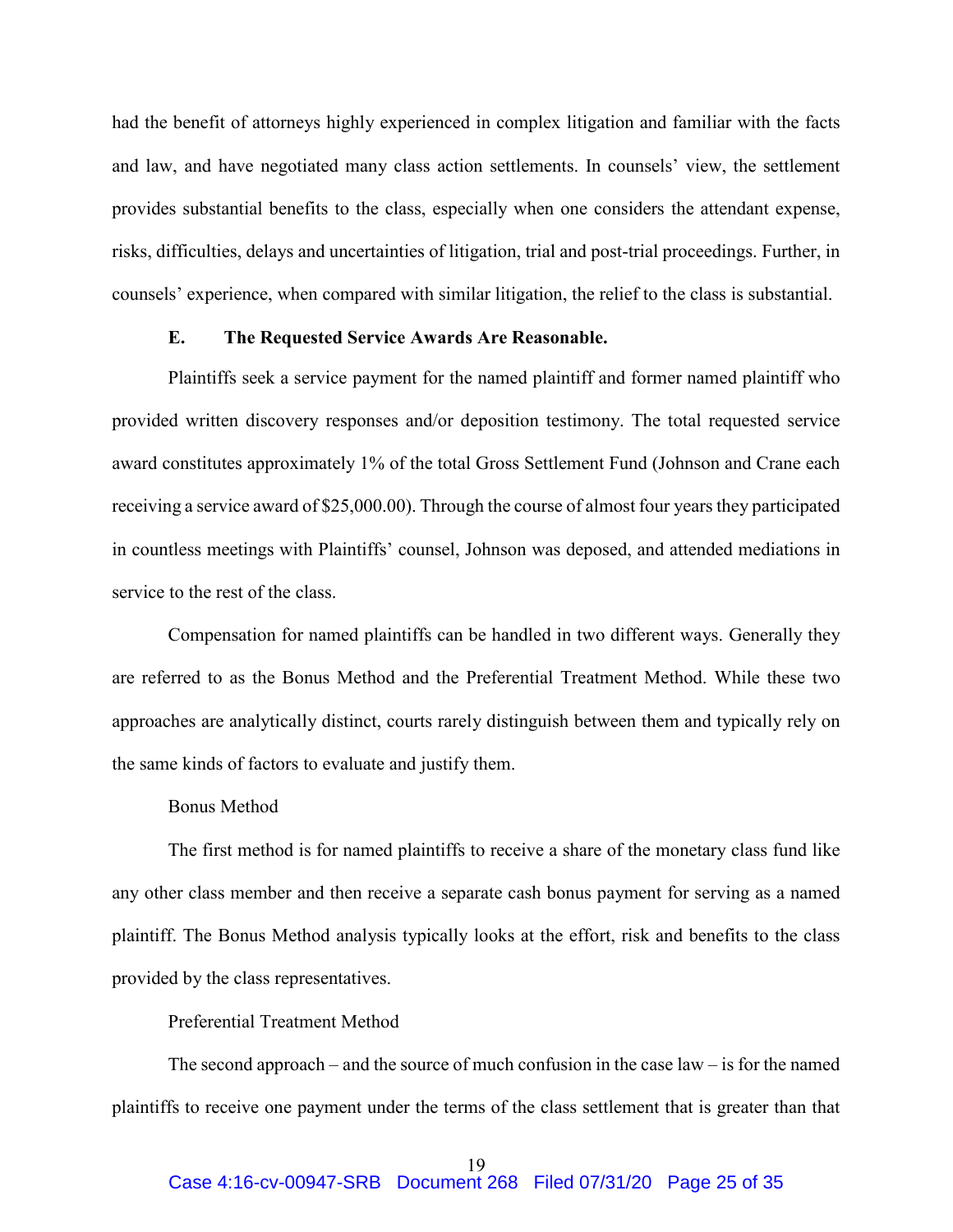available to the ordinary class member. Under the latter method, the district court will analyze whether there is an adequate rationale for additional compensation to the named plaintiffs and consider the payment in light of the overall fairness of the settlement.

There is no consistent legal standard for the evaluation and approval of service awards. While the U.S. Supreme Court has never directly addressed service awards to named plaintiffs, federal case law highlights a number of factors which may be relevant to the inquiry. In *Cook v. Niedert*, 142 F.3d 1004 (7th Cir. 1998), the Seventh Circuit provided a list of some pertinent considerations:

Because a named plaintiff is an essential ingredient of any class action, an service award is appropriate if it is necessary to induce an individual to participate in the suit. . . . In deciding whether such an award is warranted, relevant factors include the actions the plaintiff has taken to protect the interests of the class, the degree to which the class has benefitted from those actions, and the amount of time and effort the plaintiff expended in pursuing the litigation.

*Cook*, 142 F.3d at 1015 (citation omitted).

As another example, in *Van Vranken v. Atlantic Richfield*, 901 F. Supp. 294 (N.D. Cal.

1995), Judge Williams articulated a different list:

The criteria courts may consider in determining whether to make an service award include: 1) the risk to the class representative in commencing suit, both financial and otherwise; 2) the notoriety and personal difficulties encountered by the class representative; 3) the amount of time and effort spent by the class representative; 4) the duration of the litigation and; 5) the personal benefit (or lack thereof) enjoyed by the class representative as a result of the litigation.

Id. at 300.

Most fundamentally, courts will evaluate named plaintiff awards by looking at the overall benefits of the settlement and by comparing the named plaintiffs' awards to the range of monetary recovery available to the class. *See e.g. Ingram v. Coca-Cola*, 200 F.R.D. 685, 694 (N.D. Ga. 2001); *Roberts v. Texaco*, 979 F. Supp. 185, 204 (S.D.N.Y. 1997); *Sheppard v. Consolidated*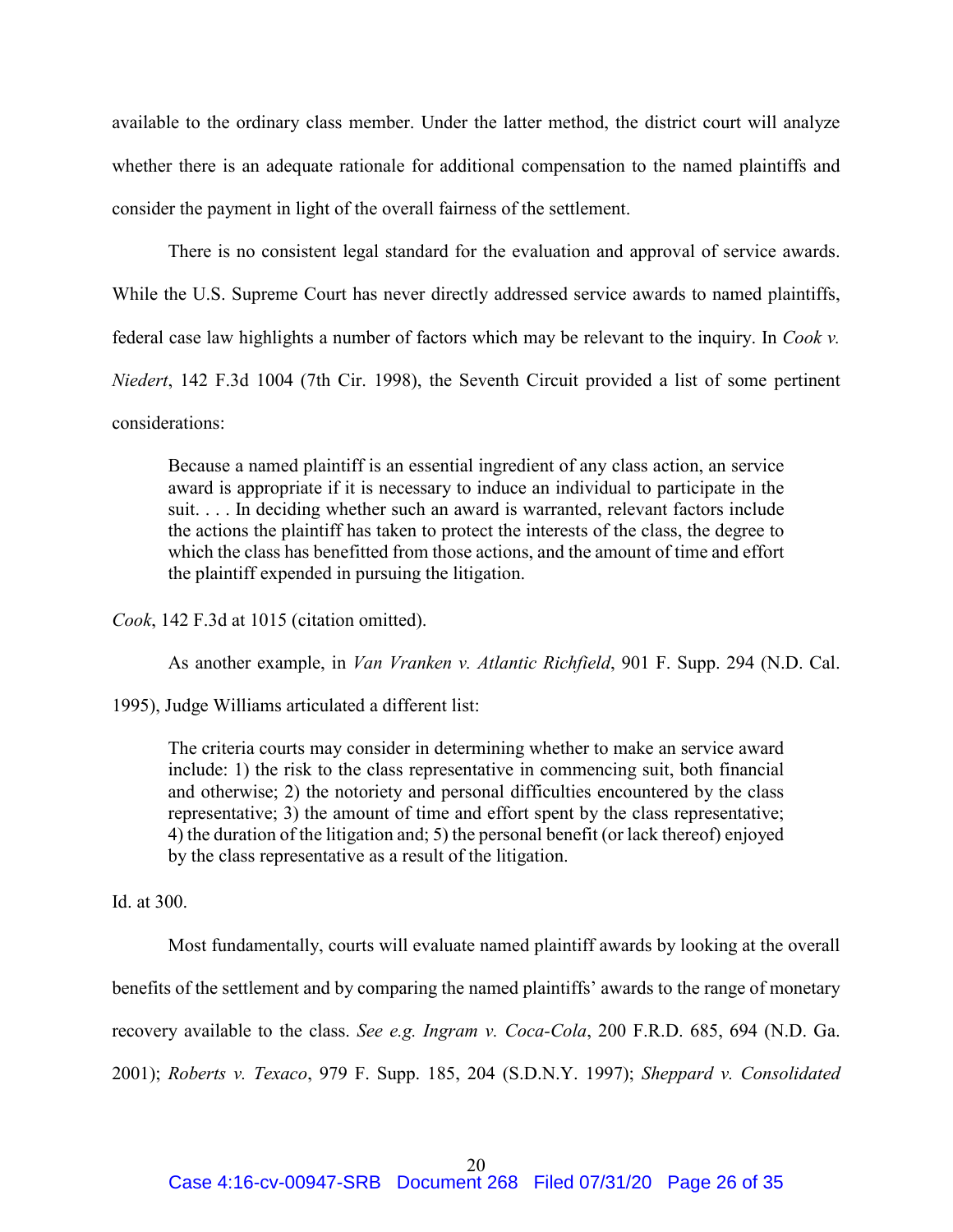*Edison*, 2000 U.S. Dist. LEXIS 20629 at 16-17 (E.D.N.Y. 2000). The purpose of this inquiry is to ensure that special benefits to the class representatives have not compromised the adequacy of representation.

Apart from the proportionality inquiry, courts will evaluate what the named plaintiffs have done to earn the service award.

Many courts have focused on the need to encourage litigants to bring class litigation, which will further the public policy underlying the statutory scheme. *Thornton v. East Texas Motor Freight*, 497 F.2d 416, 420 (6th Cir. 1974) ("We also think that there is something to be said for rewarding those drivers who protect and help to bring rights to a group of employees who have been the victims of discrimination"); *Denney v. Jenkins & Gilchrist*, 2005 WL 388562 \*31 (S.D.N.Y. 2005) (\$10,000 award approved where class representatives were in a "position to capitalize on lawsuits already filed to attempt to get a full or at least far greater recovery for themselves"); *Roberts v. Texaco*, 979 F. Supp. 185, 201 n. 25 (S.D.N.Y. 1997); *In re Smithkline Beckman Corp. Securities Litig.*, 751 F. Supp. 525, (E.D.Pa. 1990) (\$5000 award approved because named plaintiffs "rendered a public service" and "conferred a monetary benefit" on the shareholder class); *In re Jackson Lockdown/MCO Cases*, 107 F.R.D. 703, 710 (E.D. Mich. 1985) (prison litigation in which active protesters received larger award than passive participants).

The Parties have agreed to provide the Named Plaintiff David Johnson and former named Plaintiff Adam Crane as a whole service awards totaling approximately 1% of the Gross Settlement Fund. The reason for the service payments is to ensure that the individuals who chose to participate and provide invaluable information about the Defendants, their policies, procedures are compensated for the risk that they undertook in bringing this action. These individuals should be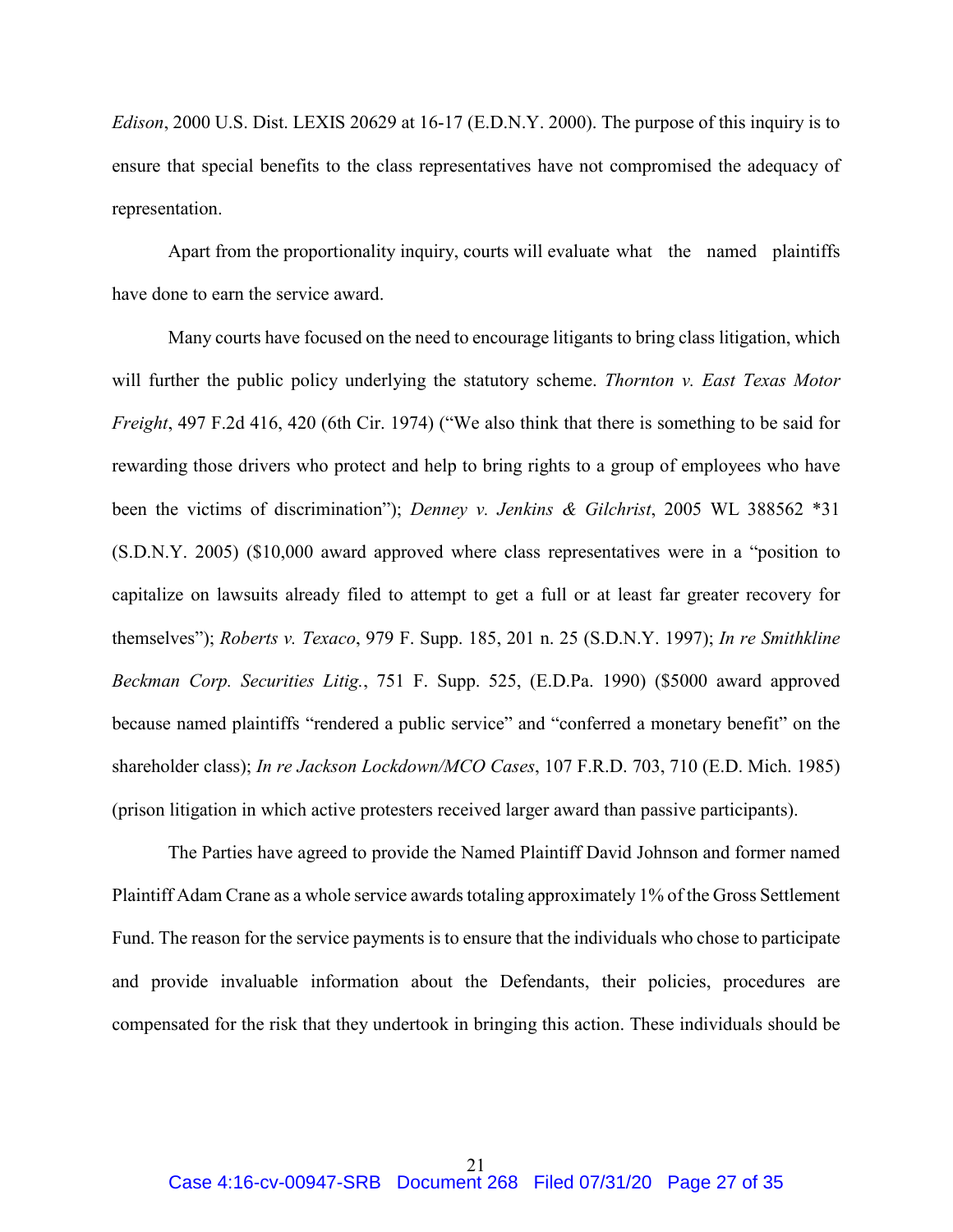rewarded to encourage them and others who would be subject to future violations to assert their clients' rights to privileged communications under state and federal law.

While firm estimates are unknown, the participants participated in numerous telephonic and in-person meetings, in some cases, court appearances, responding to written discovery, testimony at depositions, and represented various aspects of the classes' claims, from all class members nationwide, to individual state law subclasses. In light of the nominal percentage of the settlement fund that the monies represent, Plaintiffs respectfully request that the service awards be approved.

Additionally, Crane and Johnson took a risk by filing and attaching their names to the litigation. By lending their names to litigation they have risked reputation damage from third parties, including law enforcement agencies. In light of the small percentage of the settlement fund that the monies represent, Plaintiffs respectfully request that the service award be approved.

Because of the small percentage of the settlement fund that the monies represent, Plaintiffs respectfully request that the incentive awards be approved. Courts recognize that the risk, time, and dedication that an individual devotes to a lawsuit that inures to the common benefit of others warrants a service award above-and-beyond what other settling plaintiffs receive. *See Claxton v. Kum & Go, L.C.*, No. 16-3385, 2015 WL 3648776 at \*2, 7 (W.D. Mo. June 11, 2015) (approving incentive award to named plaintiff in the amount of \$14,145); *Johnson v. Casey's Marketing Co.*, No. 15-03086, 2015 WL 12806576 \*1 (W.D.Mo. Dec. 12, 2015) (approving the terms of the Settlement agreement, including incentive award to named plaintiff in the amount of \$7,500); *Hermsen v. City of Kansas City*, No. 11-753 at Doc. # 115 (W.D. Mo. Sept. 22, 2014) (approving service award to named plaintiff in the amount of \$42,282.12, representing 3% of the common fund); *Tussey v. ABB, Inc.*, No. 06-04305, 2012 WL 5386033 (W.D. Mo. Nov. 2, 2012) (approving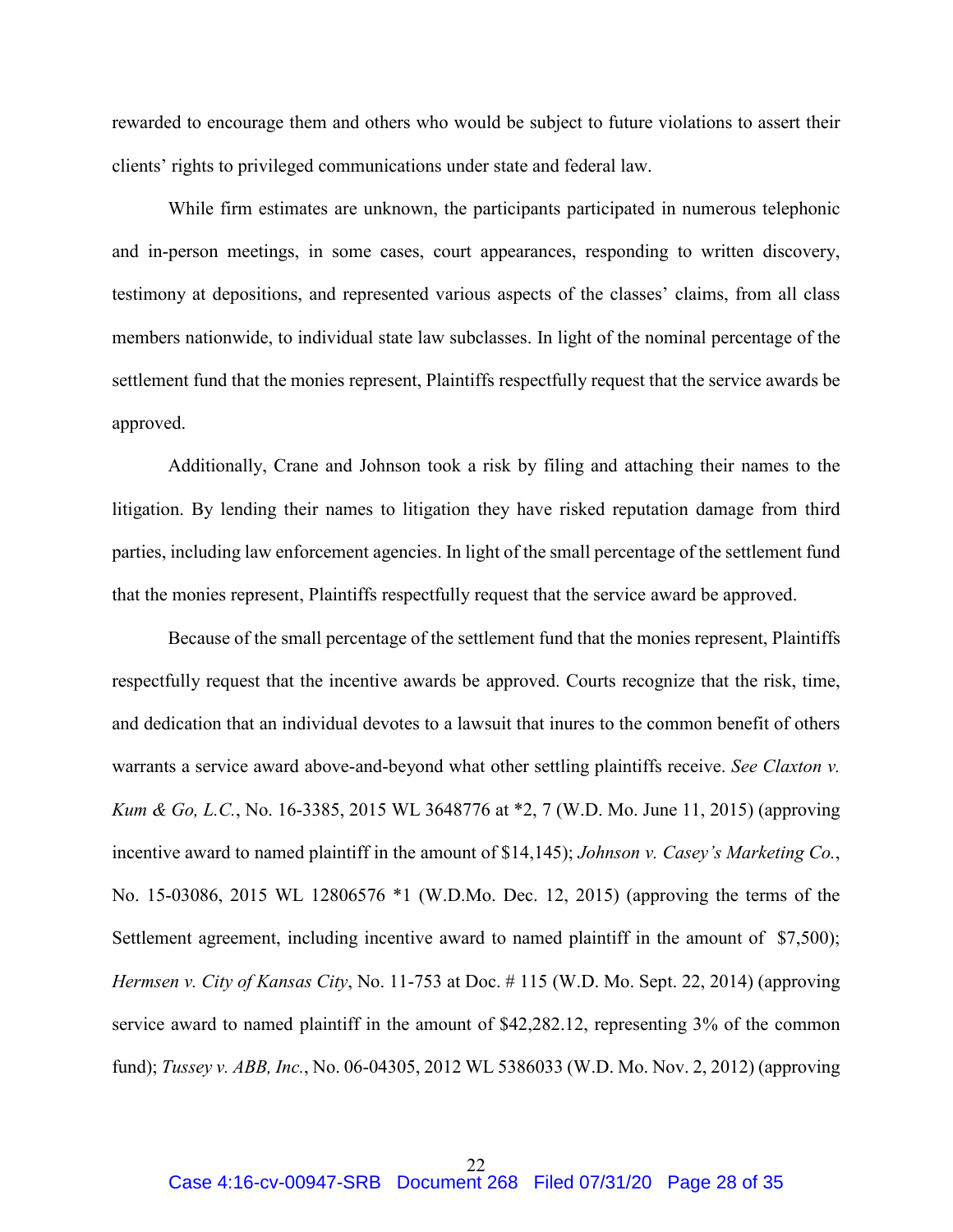\$25,000 service awards for three class representatives); *Rawa v. Monsanto Co.*, No. 17-1252, 2018

WL 2389040 at \*9 (E.D. Mo. May 25, 2018) (approving service awards of \$10,000; \$5,000 and

\$2,500). Given the importance of the assistance provided by Plaintiffs, these service awards are reasonable.

# <span id="page-28-0"></span>**VII. CLASS CERTIFICATION FOR SETTLEMENT PURPOSES IS APPROPRIATE**.

The second part of Rule  $23(e)(1)$  requires the Court to determine that it is likely to certify

the class for settlement. The Advisory Committee comment states:

One key element is class certification. If the court has already certified a class, the only information ordinarily necessary is whether the proposed settlement calls for any change in the class certified, or of the claims, defenses, or issues regarding which certification was granted. But if a class has not been certified, the parties must ensure that the court has a basis for concluding that it likely will be able, after the final hearing, to certify the class. Although the standards for certification differ for settlement and litigation purposes, the court cannot make the decision regarding the prospects for certification without a suitable basis in the record. The ultimate decision to certify the class for purposes of settlement cannot be made until the hearing on final approval of the proposed settlement.

Rule 23 requires that an action satisfy the four prerequisites of Rule 23(a) and at least one provision of Rule 23(b). *Comcast Corp. v. Behrend*, 569 U.S. 27, 33 (2013). Under Rule 23(a), the proposed class must satisfy the requirements of numerosity, commonality, typicality, and fair and adequate representation. *See Amchem Prods., Inc. v. Windsor*, 521 U.S. 591, 613-14 (1997). And where, as here, Plaintiffs seek certification under Rule 23(b)(3), they must demonstrate that common questions of law or fact predominate over individual issues and that maintaining the suit as a class action is superior to other methods of adjudication. *See* Fed. R. Civ. P. 23(b)(3); *Amchem*, 521 U.S. at 615-16.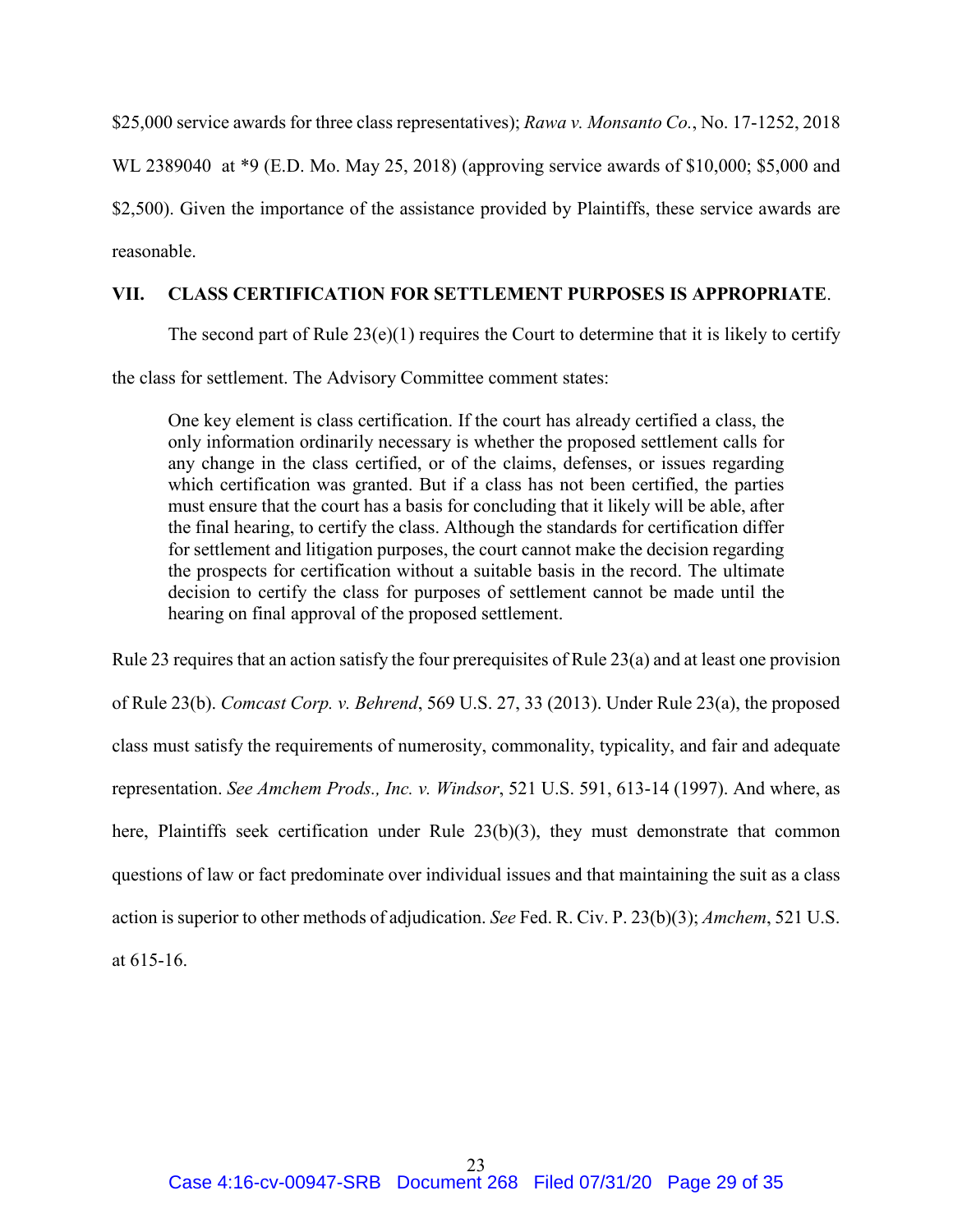## <span id="page-29-0"></span>**A. Plaintiffs' Claims Satisfy Rule 23(a). [5](#page-29-3)**

### *1. The Settlement Class satisfies numerosity.*

<span id="page-29-1"></span>Here, the proposed Settlement Class is sufficiently numerous. It includes hundreds of attorneys who meet the definitions of both Class Settlement Subclasses; the proposed Settlement Class easily satisfies the numerosity standard.

### *2. Common issues of law or fact will govern the litigation.*

<span id="page-29-2"></span>Rule  $23(a)(2)$  requires that "there are questions of law or fact common to the class." A plaintiff must show that the claims "depend upon a common contention' that 'is capable of classwide resolution – which means that determination of its truth or facility will resolve an issue that is central to the validity of each one of the claims in one stroke.'" *Cromeans v. Morgan Keegan & Co.*, 303 F.R.D. 543, 552 (W.D. Mo. 2014) (quoting *Wal-Mart Stores, Inc. v. Dukes*, 564 U.S. 338, 350 (2011)).

The settlement class satisfies Rule 23 (a)(2)'s commonality requirement. The central issue to every claim is whether Defendants intercepted, monitored, recorded, disclosed or used communications between Plaintiffs and their clients who were detained at Leavenworth Detention Center. As this Court ruled in its Order for class certification, there is one common legal question and its corresponding defense:

• Whether Defendants unlawfully intercepted confidential attorney-client conversations and whether either party to those conversations consented to recording. (Doc. #212 at page 16).

The foregoing question is common to the Settlement Class because it applies to all Settlement Class members.

 $\overline{a}$ 

<span id="page-29-3"></span> $5$  The Court Ordered class certification on September 18, 2018. (Doc. #212). In proposing a new Settlement Class and two subclasses, the parties did not disturb the previous analysis of the Court that resulted in the Order of class certification.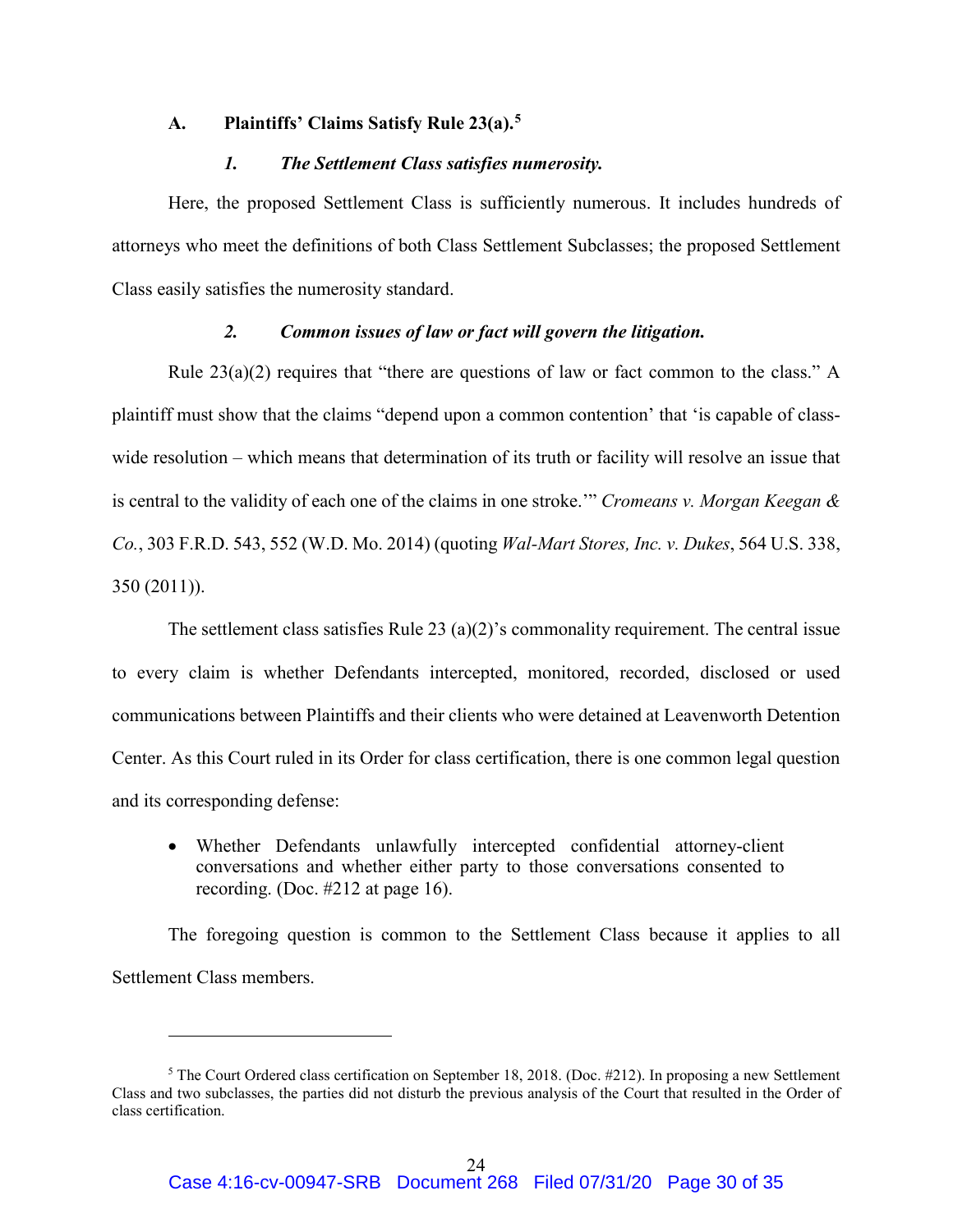### *3. Plaintiffs' claims are typical.*

<span id="page-30-0"></span>Rule  $23(a)(3)$  requires that the claims or defenses of the representative parties are typical of the claims or defenses of the class. "The burden of demonstrating typicality is fairly easily met, so long as other class members have claims similar to the named plaintiff." *Cope v. Let's Eat Out Inc.*, 319 F.R.D. 544, 555 (W.D. Mo. 2017) (citing *DeBoer v. Mellon Mort. Co.*, 64 F.3d 1171, 1174 (8th Cir. 1995)). "The claims of the entire class need not be identical, but the class representatives must generally possess the same interest and suffer the same injury as the unnamed class members." *Id*. (citations omitted). In assessing typicality, courts consider whether the named plaintiffs' claim "arising from the same event or course of conduct as the class claims, and gives rise to the same legal or remedial theory." *Alpern v. UtiliCorp United, Inc.*, 84 F.3d 1525, 1540 (8th Cir. 1996). Finally, "[t]ypicality will not be destroyed unless a class representative is subject to a unique defense that threatens to play a major role in the litigation." *Cromeans*, 303 F.R.D. at 552.

The typicality requirement is satisfied here because Plaintiffs assert the same claims individually that they assert on behalf of the Settlement Class. Each putative class representative is an attorney whose communications were intercepted, monitored, recorded, disclosed, or used by Defendants. Plaintiffs uniformly alleged communications were intercepted, monitored, recorded, disclosed, or used by Defendants. This applies equally across the board. The class representatives are not subject to a unique defense that could destroy typicality. Thus, Plaintiffs' claims are indistinguishable from those of the Settlement Class and they satisfy the typicality requirement.

## *4. Plaintiffs and Class Counsel are adequate.*

<span id="page-30-1"></span>Rule 23(a)(4) requires that "the representative parties will fairly and adequately protect the interests of the class." This requirement "serves to uncover conflicts of interest between named parties and the class they seek to represent." *Amchem*, 521 U.S. at 625 (citation omitted). The focus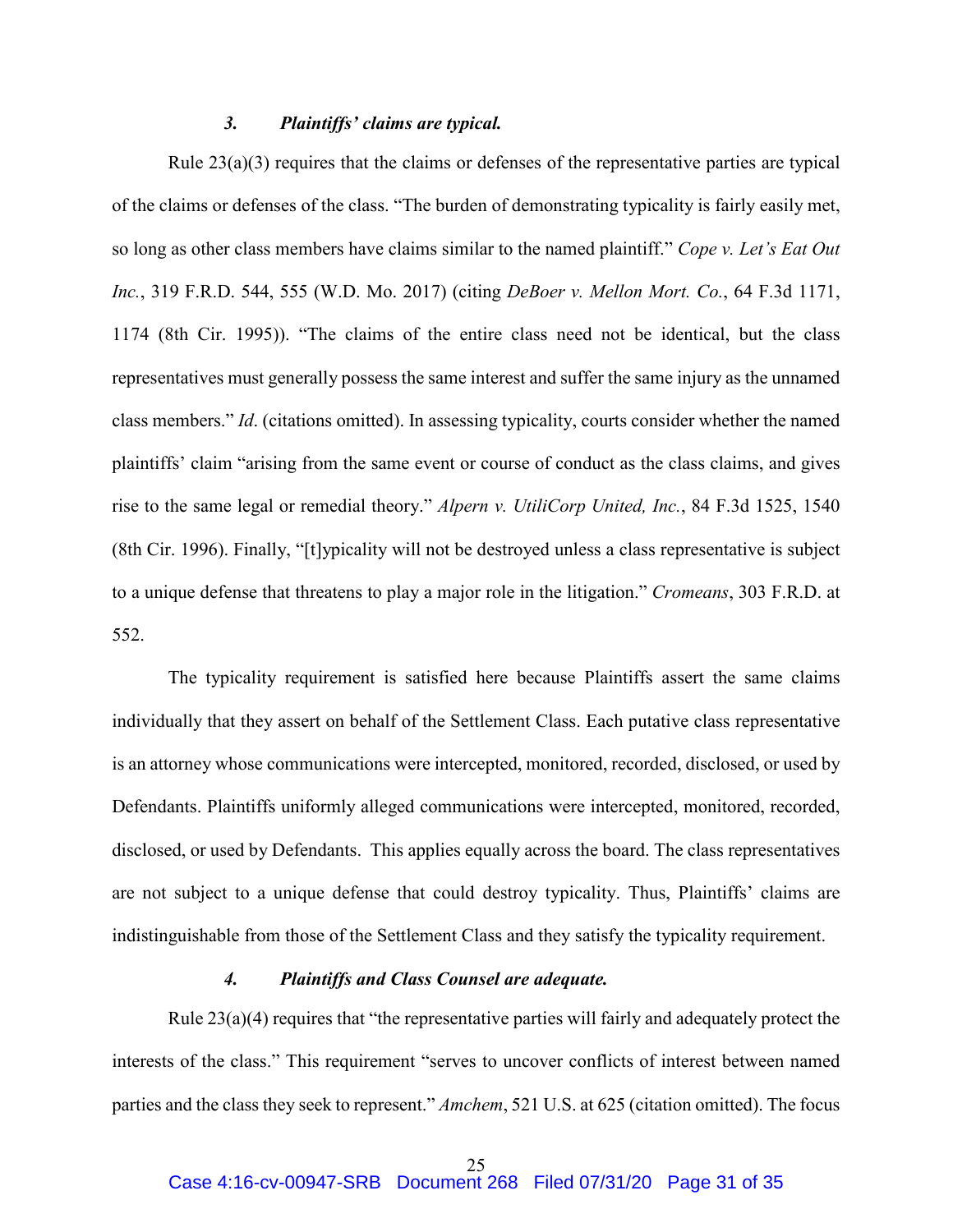is on whether (1) the class representatives have common interests with class members, and (2) the class representatives will vigorously prosecute the interests of the other class members through qualified counsel. *Paxton v. Union Nat. Bank*, 688 F.2d 552, 562-63 (8th Cir. 1982).

Here, Plaintiffs have no interest antagonistic to, or conflicting with, the interests of the Settlement Class. But Plaintiffs' interests are coextensive of those of the proposed Settlement Class members in establishing liability and damages. Further, Plaintiffs have retained qualified attorneys experienced in class action litigation. Plaintiffs' counsel has prosecuted numerous class action lawsuits on behalf of thousands of individuals. Moreover, the class representatives and Class Counsel have demonstrated their service to the Settlement Class over the past three-plus years of prosecuting the classes' interests. Thus, Plaintiffs satisfy the adequacy requirement of Rule  $23(a)(4)$ .

### **B. The Settlement Class Satisfies Rule 23(b)(3).**

<span id="page-31-0"></span>Rule 23(b)(3) requires that "questions of law or fact common to class members predominate over any questions affecting only individual members, and [that] a class action is superior to other available methods for fairly and efficiently adjudicating the controversy." Plaintiffs' proposed Class and Subclasses satisfy both the "predominance" and "superiority" requirements of Rule 23(b)(3).

### *1. Questions of law or fact predominate.*

<span id="page-31-1"></span>"The Rule 23(b)(3) predominance inquiry tests whether proposed classes are sufficiently cohesive to warrant adjudication by representation." *Amchem*, 521 U.S. at 623. It does not require that each element of the plaintiffs' claims be susceptible to class-wide proof. *Amgen, Inc. v. Comm. Retirement Plans & Trust Funds*, 568 U.S. 455, 469 (2013). It also does not require that the common questions will be answered, "on the merits," in favor of the class. *Id*. at 459-60. Rather, when determining whether common questions predominate, the court asks whether, if the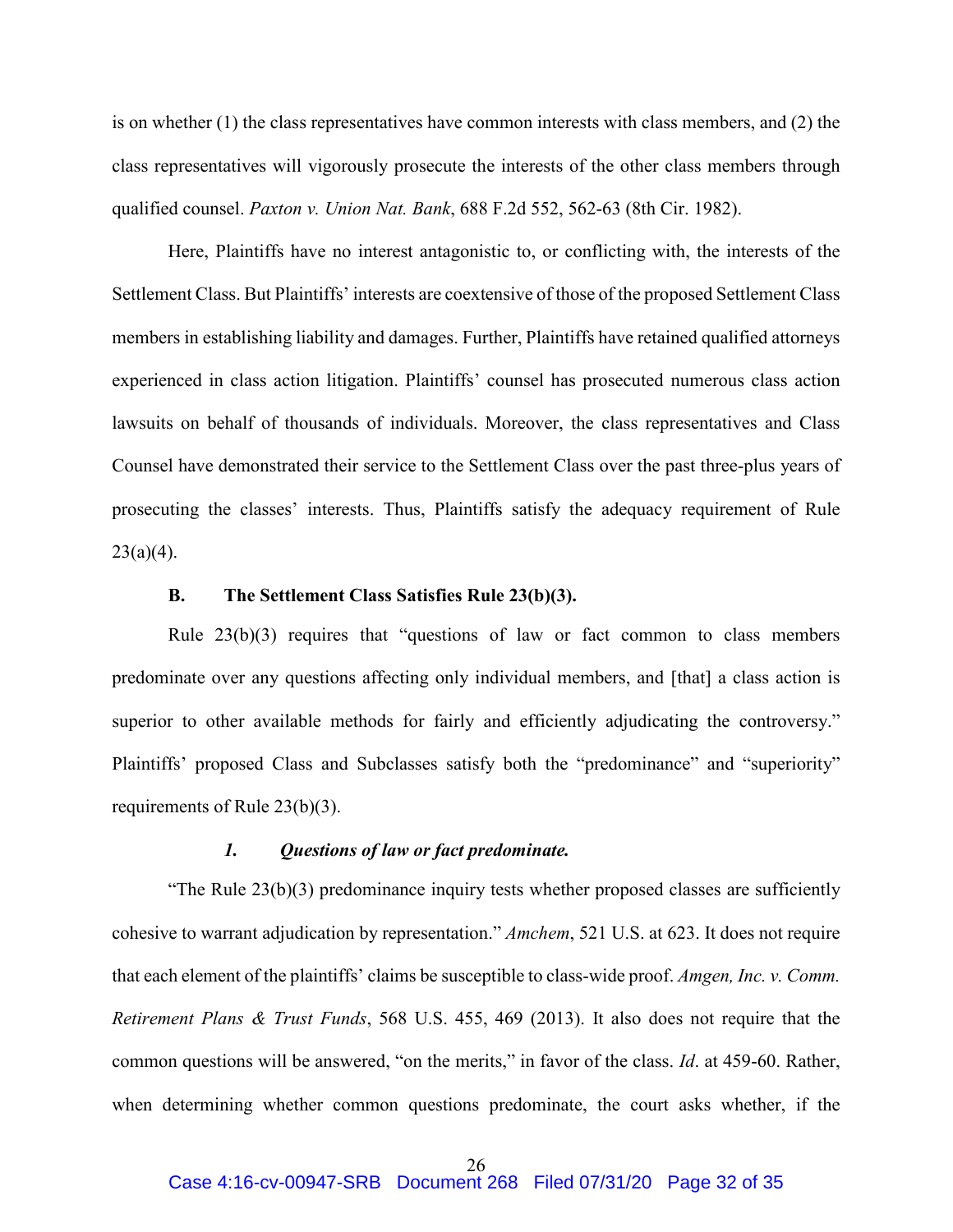plaintiff's general allegations are true, common evidence could suffice to make out a prima facie case for the class. *See Blades v. Monsanto Co.*, 400 F.3d 562, 566-67 (8th Cir. 2005). And, importantly, when there are issues common to the class that predominate, "the action may be considered proper under Rule 23(b)(3) even though other important matters will have to be tried separately, such as damages or some affirmative defenses peculiar to some individual class members." *Day v. Celadon Trucking Servs.*, Inc., 827 F. 3d 817, 833 (8th Cir. 2016) (citing *Tyson Foods, Inc. v. Bouaphakeo*, 136 S. Ct. 1036, 1045 (2016)).

In evaluating predominance, courts are mindful that "[p]redominance is a qualitative rather than a quantitative concept. It is not determined simply by counting noses: that is, determining whether there are more common issues or more individual issues, regardless of relative importance." *Parko v. Shell Oil Co.*, 739 F.3d 1083, 1085 (7th Cir. 2014) (internal citation omitted).

Common questions predominate in establishing Defendant's liability under Plaintiffs' claims. To prevail, Plaintiffs must establish communications were intercepted, monitored, recorded, disclosed, or used by Defendants. The answer to these questions will predominate over all other questions. The essential factual and legal issues regarding the Settlement Class members' claims are common, and relate to the alleged interception, monitoring, recording, disclosure or use by Defendants of communications by putative class members. Thus, any individual issues likely would not remain. However, even if any individual questions remained, they would be outweighed by the common questions.

### *2. The Settlement Class satisfies superiority.*

<span id="page-32-0"></span>Besides predominance, Rule 23(b)(3) requires that a class action be "superior to other available methods for fairly and efficiently adjudicating the controversy." The superiority analysis "requires the Court to determine whether the class action is manageable, taking into consideration choice of law determinations, notice to class members, etc." *Cope*, 319 F.R.D. at 557. However,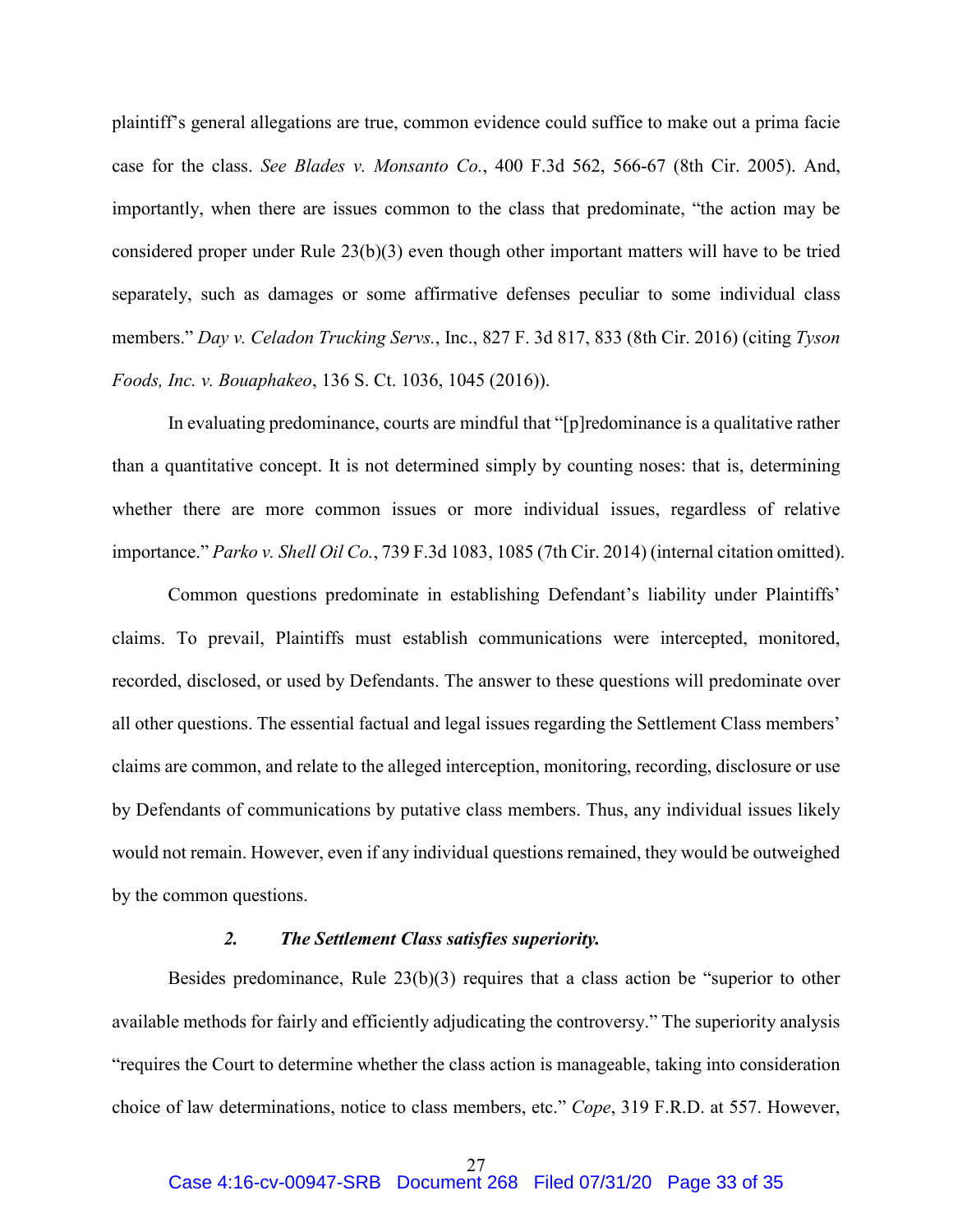"dismissal for management reasons is never favored....[and] lack of manageability justifies denial of certification 'only where the attention and resources which would have to be devoted strictly to administrative matters will overwhelm any relief ultimately accruing to the plaintiff class." *Barfield v. Sho-Me Power Elec. Co-op.*, No. 11-04321, 2013 WL 3872181, at \*15 (W.D. Mo. July 25, 2013) (citations omitted). $6$ 

Consolidating all claims into a single litigation is in the best interest of the Settlement Class members and the court system. It would be judicially inefficient for these claims to be spread among multiple jurisdictions given that the same legal theories and evidence will be used by all Settlement Class members. And prosecuting the exact same claims across multiple jurisdictions risks creating inconsistent rulings on identical claims. It is, therefore, desirable to consolidate those claims in this Court. Class Counsel can present this case class-wide as efficiently as individually, and in less time than prosecuting multiple claims in different jurisdictions.

#### <span id="page-33-0"></span>**VIII. CONCLUSION**

 $\overline{a}$ 

The settlement presented is an immediate, real, substantial, and fair settlement. It achieves the goals, benefits the entire class and the public, and accounts for the risks and uncertainties of continued, vigorously contested litigation. Plaintiffs, therefore, respectfully request that the Court approve the settlement as provided in Exhibit 1, in whole and without delay. Plaintiffs have submitted a proposed Order for the Court's consideration contemporaneous with this Motion.

<span id="page-33-1"></span><sup>6</sup> *See also Mullins v. Direct Digital, LLC*, 795 F.3d 654, 663 (7th Cir. 2015) (noting it is a "well-settled presumption" that "courts should not refuse to certify a class merely on the basis of manageability concerns") (citing cases).